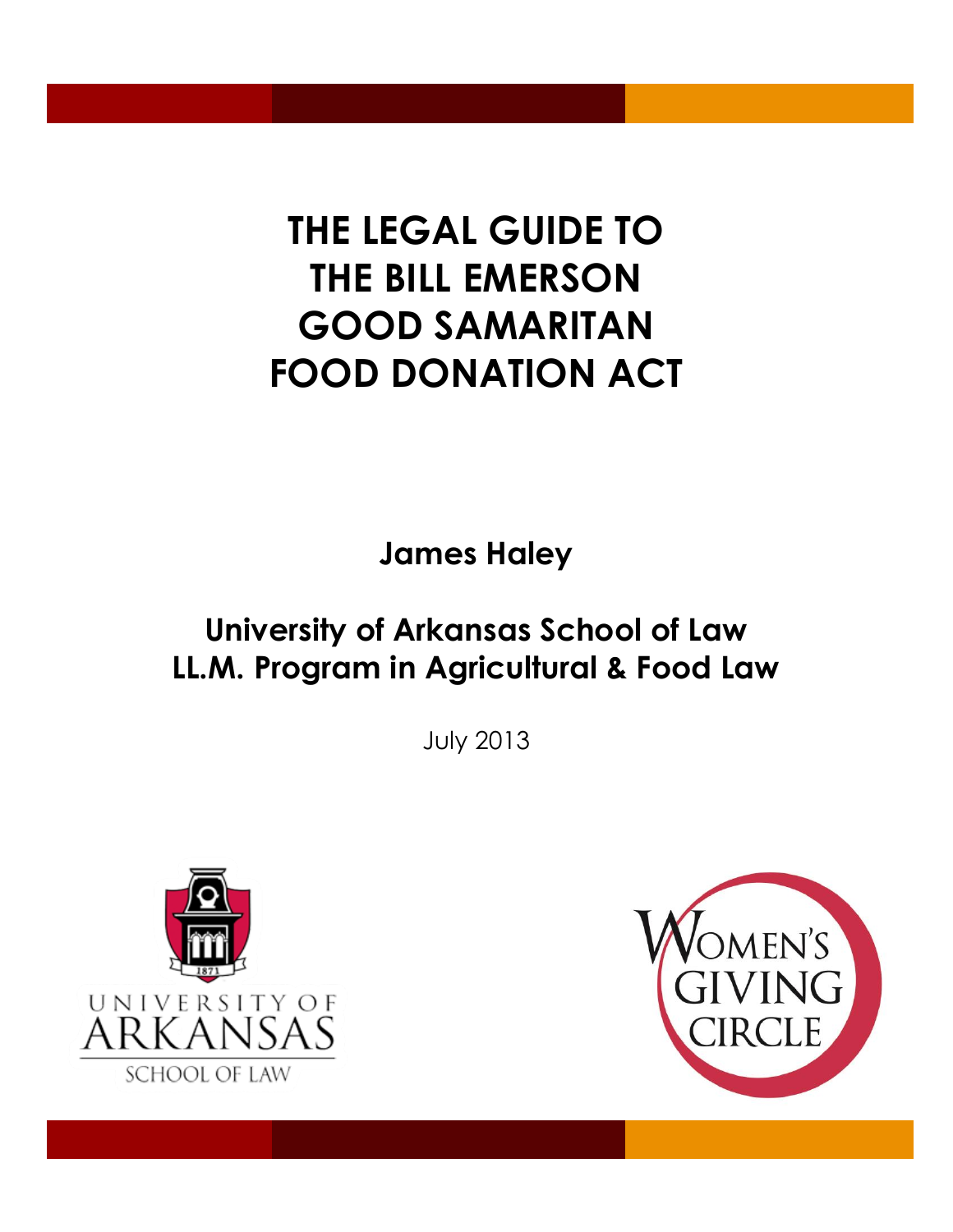#### **Introduction**

Food waste and food insecurity are both very real and very large problems in the United States. Nonprofit organizations have identified these problems and have attempted to address them through food recovery. However, the perceived threat of liability has prevented many potential food donors from participating in these programs. State governments sought to encourage food recovery efforts by providing varying degrees of liability protection to those participating in food recovery efforts. However, the varied approaches by the states failed to provide the uniformity and certainty that businesses desire.

Congress saw that state-level liability protections were not reducing food waste or food insecurity; instead, these well-intentioned efforts were creating another barrier to donors because of their varied approaches. In 1996, Congress passed the Bill Emerson Good Samaritan Food Donation Act ("Bill Emerson Act") to address these issues. The Bill Emerson Act reduces potential donor liability and solves the problems created by a patchwork of various state laws through partial preemption. It also enables and encourages food recovery to help those that are food insecure.

Regrettably, 17 years after its passage, the Bill Emerson Act remains an underutilized tool. Increased food recovery serves the primary goal of reducing hunger and the secondary goal of decreasing the amount of material that finds its way into the local landfill. Unfortunately, many in the retail food industry are not aware of the Bill Emerson Act and the protections that it provides donors; some potential donors even believe it is illegal to donate food and grocery items. The primary purpose of this paper is to inform those involved in the retail food industry of the Bill Emerson Act and how it operates.

#### **The Food Waste Problem**

America wastes a lot of food. Waste occurs at all levels of the U.S. food system – "in fields, commercial kitchens, manufacturing plants, markets, schools, and restaurants."<sup>1</sup> In 1996, Congress estimated that the U.S. "thr[ew] away 20 percent of the food it produce[d] each year."2 In 1997, EPA and USDA jointly published a document which found that "[e]ach year about 27% of America's food gets thrown out, with more than 300 pounds of food per person ending up

 $\overline{a}$ <sup>1</sup> U.S. DEP'T OF AGRIC. & U.S. ENVTL. PROT. AGENCY, PUB. NO. EPA 530-R-99-040, WASTE NOT, WANT NOT: FEEDING THE HUNGRY AND REDUCING SOLID WASTE THROUGH FOOD RECOVERY iii (1999), *available at* http://www.epa.gov/wastes/conserve/pubs/wast\_not.pdf.

<sup>2</sup> 143 CONG. REC. H7478 (daily ed. July 12, 1996) (statement of Rep. Clay).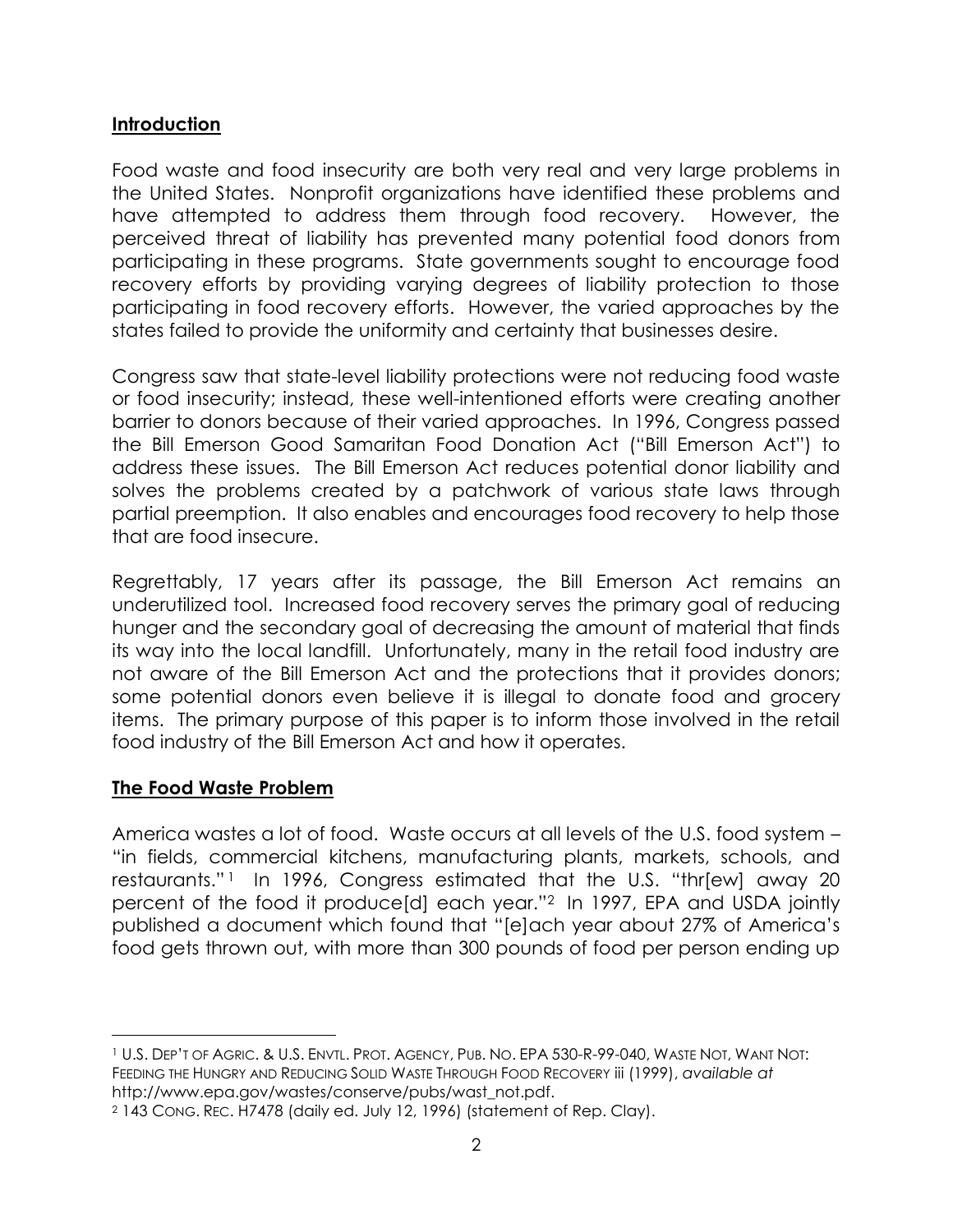in the waste stream." <sup>3</sup> This equates to approximately 96 billion pounds of food a year.4 Presently, there is no single agreed upon percentage of food waste – numbers range from 29 percent<sup>5</sup> to 40 percent,<sup> $6$ </sup> depending on the study. Unfortunately, all studies show that the percentage of food wasted has continued to grow rapidly. In fact, one study concludes that the per capita food waste in the U.S. has increased fifty percent since 1974.<sup>7</sup>

Food waste occurs at three levels: the primary production level, the retail level, and the consumer level.<sup>8</sup> The primary level includes losses that occur between the producer and the retailer.9 Examples of primary level losses include weather damage, pest damage, spillage, inefficiencies in the farm to retail outlet process, overplanting, food safety regulations which determine some food as inedible by humans, and out-grading of food, especially produce, that does not meet consumers' expectations (blemished, oddly-shaped).10 Retail level losses include those at supermarkets, club stores, convenience stores, and small grocery stores, but do not include restaurants or other foodservice outlets.<sup>11</sup> Reasons for retail level losses include dented cans, damaged packaging, unpurchased holiday foods, spillages, bruising, improper storage, inadequate storage, overstocking or over-preparing resulting from incorrect customer predictions, and out-grading of food, especially produce, that does not meet consumers' expectations (blemished, oddly-shaped).12 Consumer level losses include "losses for food consumed at home and away from home (e.g., restaurants and fast food outlets) by consumers and foodservice establishments."13 Causes of consumer level losses include improper handling or storage, failing to use before the item "goes bad," consumers confusing "best by" / "use by" / "sell by" with an expiration date, excessive portions, plate waste,

<sup>12</sup> *Id.* at 563.

l <sup>3</sup> U.S. DEP'T OF AGRIC. & U.S. ENVTL. PROT. AGENCY, PUB. NO. EPA 530-R-99-040, WASTE NOT, WANT NOT: FEEDING THE HUNGRY AND REDUCING SOLID WASTE THROUGH FOOD RECOVERY 7 (1999), *available at* http://www.epa.gov/wastes/conserve/pubs/wast\_not.pdf.

<sup>4</sup> *Id.*at iii. The Agency acknowledges that not all that amount is edible. "While not all of this excess food is edible, much of it is and could be going to those who need it. *Id.*

<sup>5</sup> Jean C. Buzby & Jeffrey Hyman, *Total and Per Capita Value of Food Loss in the United States*, 37 FOOD POLICY 561, 564 (2012).

<sup>6</sup> Kevin D. Hall, Juen Guo, Michael Dore, & Carson C. Chow, PLOS ONE, *The Progressive Increase of Food Waste in America and Its Environmental Impac*t, Nov. 2009, at 1, 1, *available at* http://www.plosone.org/article/info:doi/10.1371/journal.pone.0007940. <sup>7</sup> *Id.*

<sup>8</sup> Jean C. Buzby & Jeffrey Hyman, *Total and Per Capita Value of Food Loss in the United States*, 37 FOOD POLICY 561, 565 (2012).

<sup>9</sup> *Id.*

<sup>10</sup> *Id.* at 563.

<sup>11</sup> *Id.* at 565.

<sup>13</sup> Jean C. Buzby & Jeffrey Hyman, *Total and Per Capita Value of Food Loss in the United States*, 37 FOOD POLICY 561, 565 (2012).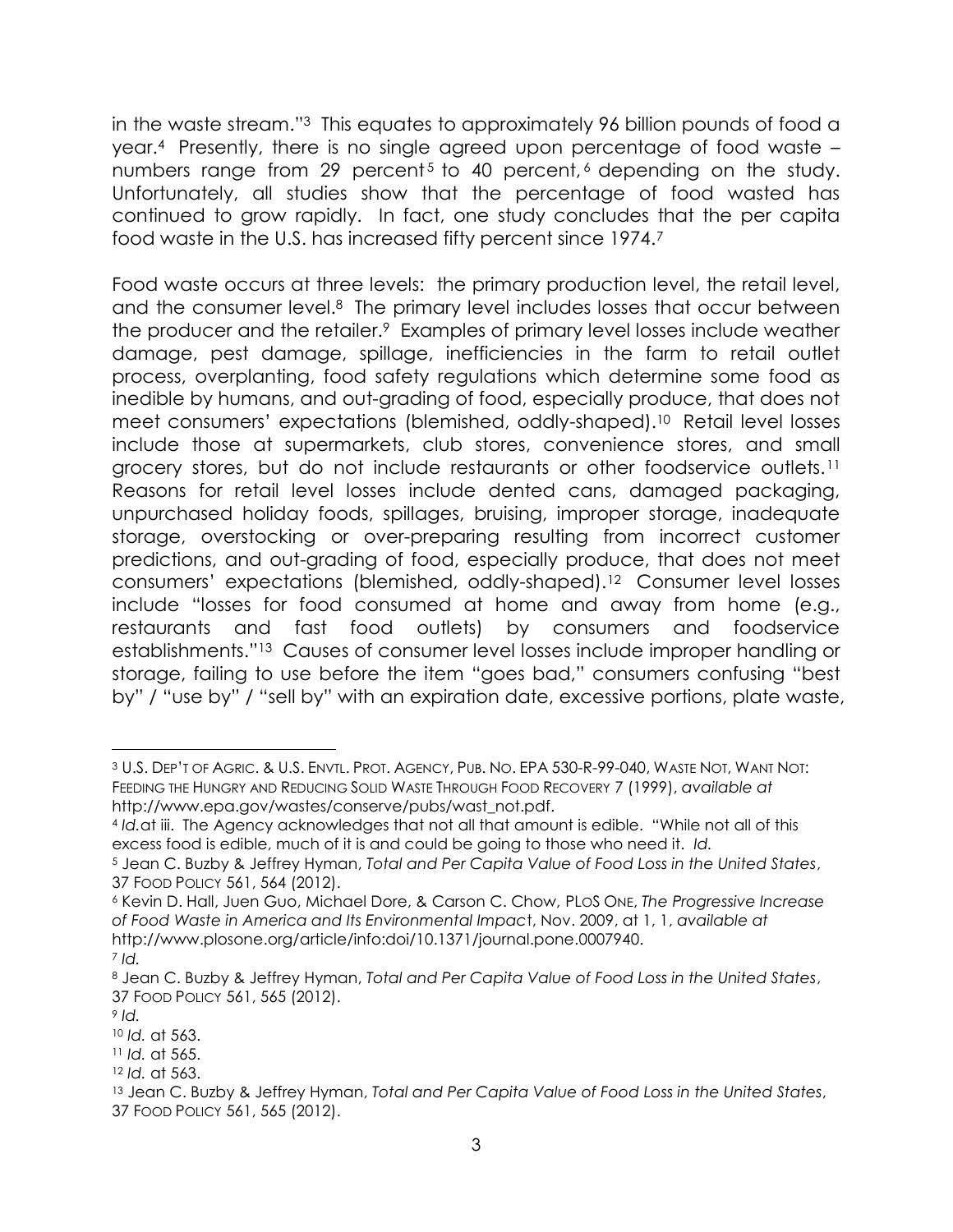consumer tastes, and food appearance.<sup>14</sup> Much of this food waste occurs at the retail level, but consumers are responsible for a significant portion of the loss as well.

Jean Buzby and Jeffrey Hyman conducted a study on the amount of food wasted and its value using USDA's Economic Research Service's Loss-Adjusted Food Availability data.<sup>15</sup> Their study estimated that 29 percent of food was wasted. <sup>16</sup> Buzby and Hyman divided the losses at the retail level from those at the consumer level: 10 percent of the waste was attributed to retail level losses and 19 percent to consumer level losses.<sup>17</sup> This study did not include losses generated at the primary production level because of limited data.18 If primary production level losses were included, the overall reported percentage of food waste would be even higher.

If the percentage of food wasted can increase through our actions, then it can also decrease through our actions. But based on the examples of where food waste is occurring at each level, it would be unrealistic, impractical, and prohibitively expensive to strive for a zero-waste food system. However, if we recovered just five percent of the food we wasted we could feed an additional four million Americans every day.<sup>19</sup>

#### *Cost of Food Waste*

Most people inherently understand that wasting food is bad and should be avoided, but the majority of these people do not know the extent of the issue nor are they aware of its economic or environmental costs.

A 1997 study estimated the value of the wasted food annually to be \$31 billion.<sup>20</sup> However, a more recent study conducted in 2008 puts the value of the food wasted at the retail and consumer levels at a combined \$165.5 billion.21 The value of wasted food would be greater if the value of the food wasted at the primary production level was included.

<sup>14</sup> *Id*. at 563.

<sup>15</sup> *Id.* at 561.

<sup>16</sup> *Id.* at 564.

<sup>17</sup> *Id.*

<sup>18</sup> Jean C. Buzby & Jeffrey Hyman, *Total and Per Capita Value of Food Loss in the United States*, 37 FOOD POLICY 561, 565 (2012).

<sup>19</sup> U.S. DEP'T OF AGRIC., A CITIZEN'S GUIDE TO FOOD RECOVERY 2-3 (1999).

<sup>20</sup> U.S. DEP'T OF AGRIC. & U.S. ENVTL. PROT. AGENCY, PUB. NO. EPA 530-R-99-040, WASTE NOT, WANT NOT: FEEDING THE HUNGRY AND REDUCING SOLID WASTE THROUGH FOOD RECOVERY 7 (1999), *available at* http://www.epa.gov/wastes/conserve/pubs/wast\_not.pdf.

<sup>21</sup> Jean C. Buzby & Jeffrey Hyman, *Total and Per Capita Value of Food Loss in the United States*, 37 FOOD POLICY 561, 566 (2012).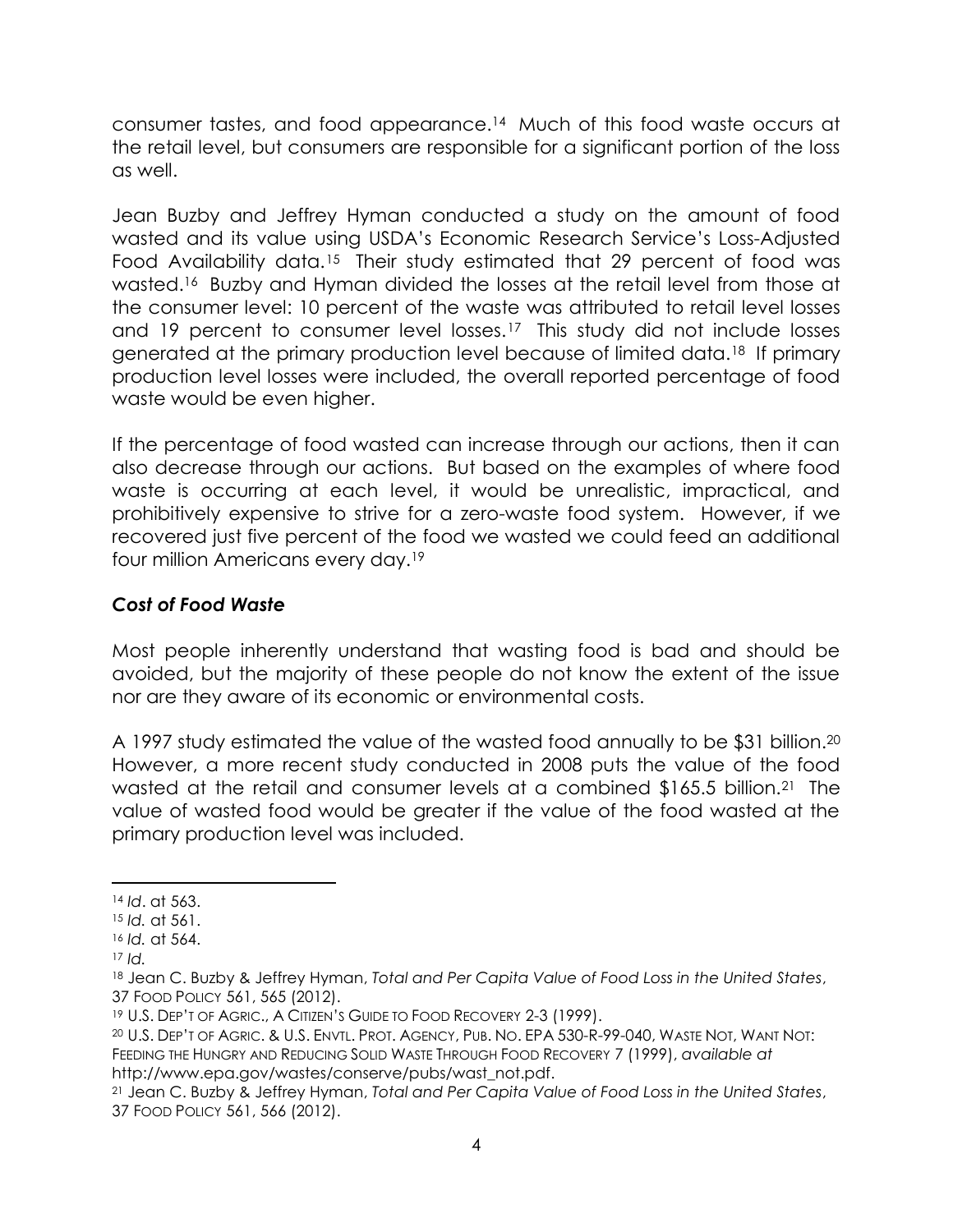Not only do we throw money away in the value of the food wasted, we actually pay for the ability to throw this food away. In the United States, at least \$1 billion is spent annually to dispose of food.<sup>22</sup> This figure only reflects the annual amount of local tax fees for trash disposal;<sup>23</sup> it does not include any tipping fees,<sup>24</sup> disposal costs, or other internal costs, such as employee handling, that businesses routinely pay for food disposal.<sup>25</sup>

#### *Environmental Impact of Food Waste*

Landfills are filling at an increasing rate, largely because of how much food Americans discard. "More food reaches landfills and incinerators than any other single material in municipal solid waste (MSW)."26 In 1996, the U.S. generated 210 million tons of MSW27, of which 21.4 million tons was food waste.28 By 2010, the amount of MSW generated each year in the U.S. increased to 250 million tons, <sup>29</sup> of which food waste contributed more than 34 million tons.30 That is 13.9 percent of all MSW in 2010.31 Food waste also has the lowest recovery rate of all MSW materials – less than 3 percent. <sup>32</sup> When recovered materials are accounted for, food waste contributes 20.5 percent of all materials that have the landfill as their final destination.<sup>33</sup>

Food waste is especially problematic because its decomposition produces greenhouse gas emissions. "When food is disposed of in a landfill it rots and becomes a significant source of methane – a potent greenhouse gas with 21 times the global warming potential of carbon dioxide. Landfills are a major

<sup>22</sup> U.S. DEP'T OF AGRIC. & U.S. ENVTL. PROT. AGENCY, PUB. NO. EPA 530-R-99-040, WASTE NOT, WANT NOT: FEEDING THE HUNGRY AND REDUCING SOLID WASTE THROUGH FOOD RECOVERY iii (1999), *available at* http://www.epa.gov/wastes/conserve/pubs/wast\_not.pdf.

<sup>23</sup> *Id.* at 7.

<sup>&</sup>lt;sup>24</sup> Tipping fees are fees charged by a waste processing facility, such as a landfill, to accept a given quantity of waste. They are typically charged on a per-ton basis but may also be charged by volume.

<sup>25</sup> U.S. DEP'T OF AGRIC. & U.S. ENVTL. PROT. AGENCY, PUB. NO. EPA 530-R-99-040, WASTE NOT, WANT NOT: FEEDING THE HUNGRY AND REDUCING SOLID WASTE THROUGH FOOD RECOVERY 7 (1999), *available at* http://www.epa.gov/wastes/conserve/pubs/wast\_not.pdf.

<sup>26</sup> *Reducing Food Waste for Businesses*, U.S. ENVTL. PROT. AGENCY

www.epa.gov/epawaste/conserve/foodwaste/index.htm (last visited June 25, 2013). <sup>27</sup> FRANKLIN ASSOC. LTD., U.S. ENVTL. PROT. AGENCY, REP. NO. EPA 530-R-98-007, CHARACTERIZATION OF MUNICIPAL SOLID WASTE IN THE UNITED STATES: 1997 UPDATE 2 (1998). <sup>28</sup> *Id.* at 45.

<sup>29</sup> U.S. ENVTL. PROT. AGENCY, PUB. NO. EPA 530-F-11-005, MUNICIPAL SOLID WASTE GENERATION, RECYCLING, AND DISPOSAL IN THE UNITED STATES: FACTS AND FIGURES FOR 2010 4 (2011).

<sup>30</sup> *Id.* at 5.

<sup>31</sup> *Id.* at 4.

<sup>32</sup> *Id.* at 5. "Recovery" includes composting, recycling, and combusting for energy. *Id.* at 2. <sup>33</sup> *See* U.S. ENVTL. PROT. AGENCY, PUB. NO. EPA 530-F-11-005, MUNICIPAL SOLID WASTE GENERATION, RECYCLING, AND DISPOSAL IN THE UNITED STATES: FACTS AND FIGURES FOR 2010 5 (2011).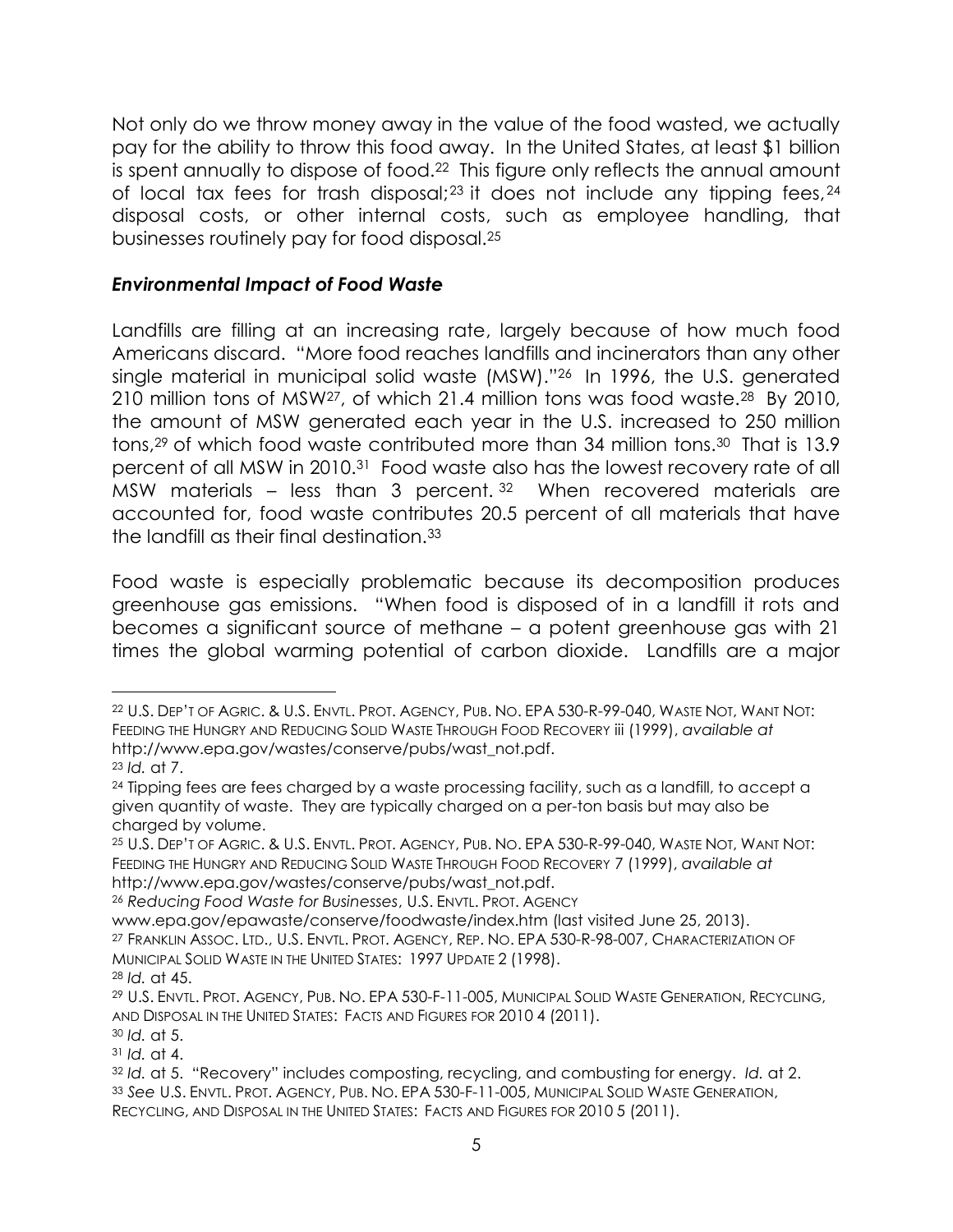source of human-related methane in the United States, accounting for more than 20 percent of all methane emissions." <sup>34</sup> Methane accounted for approximately ten percent of all greenhouse gas emissions from human activities in 2010.<sup>35</sup>

#### **Food Insecurity**<sup>36</sup>

 $\overline{a}$ 

The United States is the richest nation in the world, yet it continues to have a very real hunger problem. It is sad and seemingly irreconcilable that a country that wastes an estimated 96 billion pounds of food each year has a persistent and widespread hunger problem. Common sense would say that if the U.S. could dispose of so much food there must be a surplus and all Americans were adequately fed. But this is far from true. There is a serious disconnect in the U.S. food system.

Although hunger negatively affects the health of all hungry people, it is especially harsh on children: "[c]hronic hunger and malnutrition take a heavy toll on children's lives. Days missed from school, inattentiveness in class, stunted growth, and frequent illness jeopardize their education and their future as productive citizens."37 Not only is hunger a troubling social problem, it also negatively affects the economy because it requires the government to increase spending on health care, it reduces worker productivity, and it reduces the United States' economic competitiveness.<sup>38</sup>

www.epa.gov/climatechange/ghgemissions/gases/ch4.html (last visited June 27, 2013). <sup>36</sup> In common parlance, hunger and food insecurity are used interchangeably, even by USDA. *See generally* U.S. DEP'T OF AGRIC. & U.S. ENVTL. PROT. AGENCY, PUB. NO. EPA 530-R-99-040, WASTE NOT, WANT NOT: FEEDING THE HUNGRY AND REDUCING SOLID WASTE THROUGH FOOD RECOVERY (1999), *available at* http://www.epa.gov/wastes/conserve/pubs/wast\_not.pdf. However, they are distinct concepts. USDA defines "hunger" as "an individual-level physiological condition that may result from food insecurity." *Definitions of Food Security*, U.S. DEP'T OF AGRIC.,

<sup>34</sup> *Reducing Food Waste for Businesses*, U.S. ENVTL. PROT. AGENCY

www.epa.gov/epawaste/conserve/foodwaste/index.htm (last visited June 25, 2013). <sup>35</sup> *Overview of Greenhouse Gasses*, U.S. ENVTL. PROT. AGENCY,

http://www.ers.usda.gov/topics/food-nutrition-assistance/food-security-in-the-us/definitions-offood-security.aspx#.Ubv1cfm1HUV (last visited June 27, 2013). While food insecurity "is a household-level economic and social condition of limited or uncertain access to adequate food." *Id.* These terms are used interchangeably in this paper as well because "hunger" is more identifiable by a broader audience.

<sup>37</sup> U.S. DEP'T OF AGRIC. & U.S. ENVTL. PROT. AGENCY, PUB. NO. EPA 530-R-99-040, WASTE NOT, WANT NOT: FEEDING THE HUNGRY AND REDUCING SOLID WASTE THROUGH FOOD RECOVERY 5 (1999), *available at* http://www.epa.gov/wastes/conserve/pubs/wast\_not.pdf.

<sup>38</sup> U.S. DEP'T OF AGRIC. & U.S. ENVTL. PROT. AGENCY, PUB. NO. EPA 530-R-99-040, WASTE NOT, WANT NOT: FEEDING THE HUNGRY AND REDUCING SOLID WASTE THROUGH FOOD RECOVERY 5 (1999), *available at* http://www.epa.gov/wastes/conserve/pubs/wast\_not.pdf.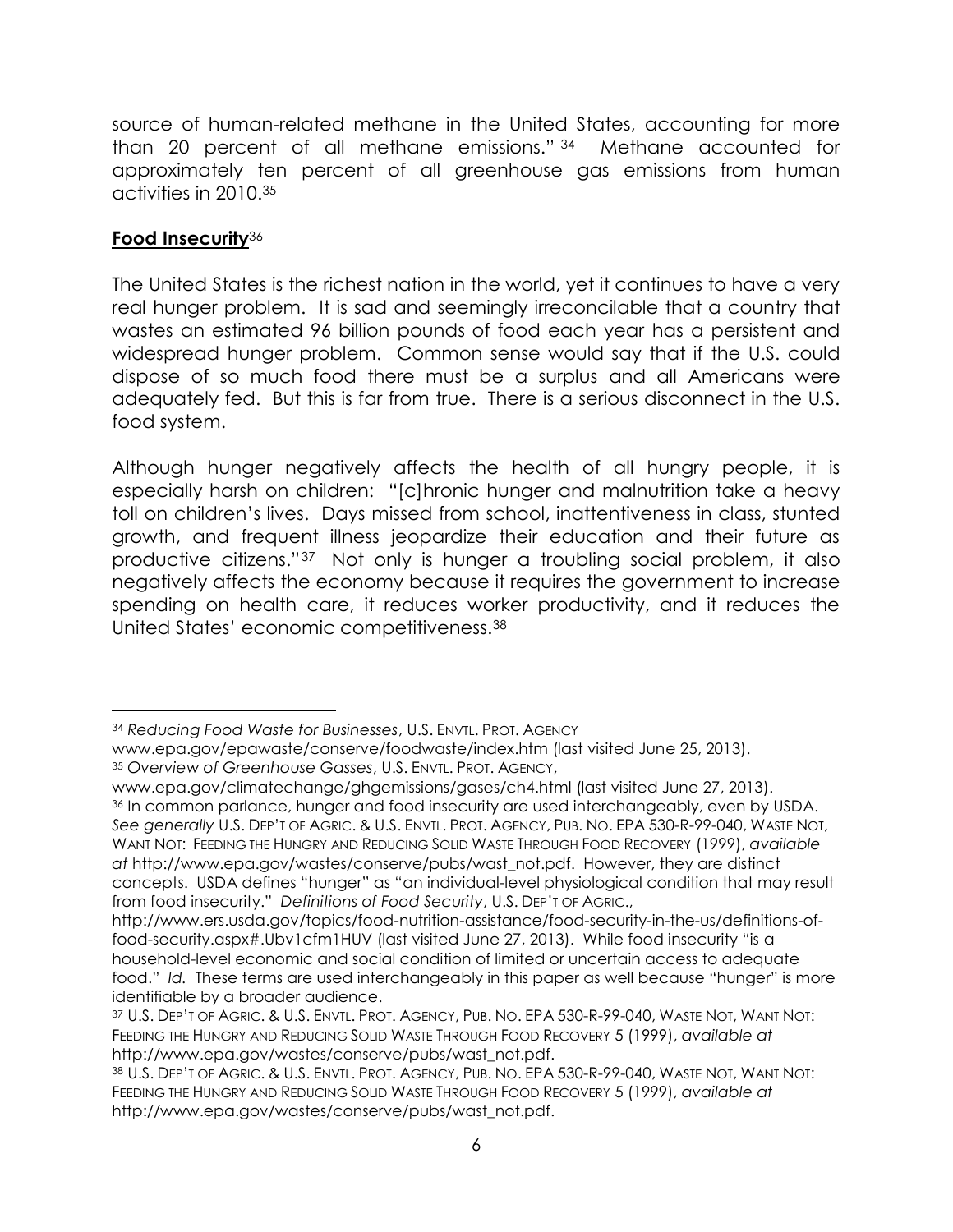USDA defines food security as "access by all people at all times to enough food for an active, healthy life."39 Those who are not food secure are food insecure. Food insecurity is divided into two categories: low food security and very low food security.<sup>40</sup> Low food security is defined as "[r]eports of reduced quality, variety, or desirability of diet. Little or no indication of reduced food intake."<sup>41</sup> Very low food security is defined as "[r]eports of multiple indications of disrupted eating patterns and reduced food intake."<sup>42</sup>

USDA's recent estimates of food insecurity are staggering. In 2011, 14.9 percent of American households were food insecure. <sup>43</sup> This equates to 17.9 million households.<sup>44</sup> These 17.9 million food insecure households "had difficulty at some time during the year providing enough food for all their members due to a lack of resources."45 More than 50 million Americans lived in these 17.9 million food insecure households.46 Over one-third of these food insecure households experienced "very low food security," <sup>47</sup> which equated to 6.8 million households or 5.7 percent of all U.S. households.<sup>48</sup>

The hunger problem is worse for households with children. Of all the households in 2011 that had children under the age of 18, the percentage of food insecure households rises by more than one-third to 20.6 percent.<sup>49</sup> In slightly more than half of these households, only the adults experienced food insecurity. 50 However, in the remaining households both the adults and children experienced food insecurity – these households numbered 3.9 million. <sup>51</sup> Food insecurity skyrockets to 36.8 percent for households with children headed by a single woman.<sup>52</sup>

<sup>39</sup> *Food Security in the U.S.: Overview*, U.S. DEP'T OF AGRIC., http://www.ers.usda.gov/topics/foodnutrition-assistance/food-security-in-the-us.aspx#.UUE1gBzvvUU (last visited June 27, 2013). <sup>40</sup> *Definitions of Food Security*, U.S. DEP'T OF AGRIC., http://www.ers.usda.gov/topics/foodnutrition-assistance/food-security-in-the-us/definitions-of-food-security.aspx#.Ubv1cfm1HUV (last

visited June 27, 2013).

<sup>41</sup> *Id.*

<sup>42</sup> *Id.*

<sup>43</sup> ALISHA COLEMAN-JENSEN, MARK NORD, MARGARET ANDREWS, & STEVEN CARLSON, U.S. DEP'T OF AGRIC., ECON. RESEARCH REPORT NO. 141, HOUSEHOLD FOOD SECURITY IN THE UNITED STATES IN 2011 v (2012). <sup>44</sup> *Id.*

<sup>45</sup> *Id.*

<sup>46</sup> *Id.* at 16.

<sup>47</sup> *Id.* at v.

<sup>48</sup> ALISHA COLEMAN-JENSEN, MARK NORD, MARGARET ANDREWS, & STEVEN CARLSON, U.S. DEP'T OF AGRIC., ECON. RESEARCH REPORT NO. 141, HOUSEHOLD FOOD SECURITY IN THE UNITED STATES IN 2011 v (2012). <sup>49</sup> *Id.* at 7.

<sup>50</sup> The rate for this category is 10.6 percent. *Id.*

<sup>51</sup> This is 10 percent of all U.S. households with children under 18. *Id.*

<sup>52</sup> *Id.* at 10.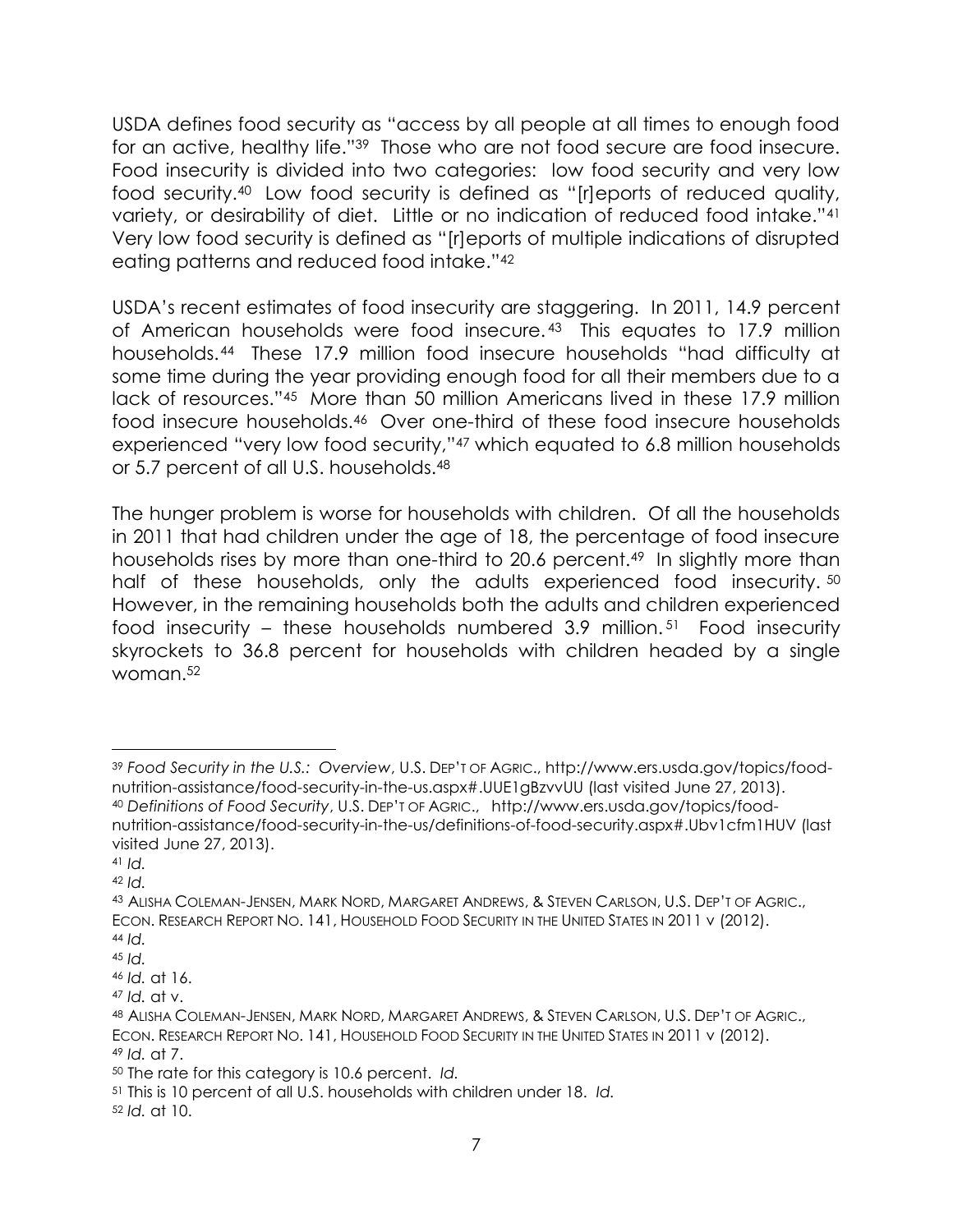The general trend over the last decade is that food insecurity has increased among both households without children<sup>53</sup> and households with children.<sup>54</sup> This is true for both low food security and very low food security.<sup>55</sup>

The hunger problem is not region-specific. Although food insecurity is higher than the national average in urban areas at 17.7 percent,<sup>56</sup> it is not just an urban problem as suburbs have a 13.2 percent food insecurity rate.57 Regionally, the South<sup>58</sup> had the highest rate of food insecurity at 16 percent.<sup>59</sup> The West was a close second with a rate of 15.8 percent<sup>60</sup> but the Midwest and Northeast were not far behind, each having a rate of 13.5 percent.<sup>61</sup>

But this doesn't need to be. Even though food insecurity is a massive problem with multiple causes and is unlikely to be completely eradicated, it is one of our social ills that can be significantly reduced by recovering a portion of the food that is wasted in the U.S. and distributing it to the needy.

#### **Food Recovery**

Both the hunger and waste problems could be reduced through food recovery – specifically, food donation at the retail level and the "away from home" consumer level. Food recovery "is the collection of wholesome food for distribution to the poor and hungry."<sup>62</sup> There are four basic types of food recovery: field gleaning, perishable produce rescue or salvage, perishable and prepared food rescue, and nonperishable processed food collection.<sup>63</sup>

<sup>53</sup> *See* ALISHA COLEMAN-JENSEN, MARK NORD, MARGARET ANDREWS, & STEVEN CARLSON, U.S. DEP'T OF AGRIC., ECON. RESEARCH REPORT NO. 141, HOUSEHOLD FOOD SECURITY IN THE UNITED STATES IN 2011 6 (2012). <sup>54</sup> *See id.* at 8.

<sup>55</sup> *See id. at* 6, 8.

<sup>56</sup> *Id.* at 10.

<sup>57</sup> *Id.*

<sup>58</sup> The numbers for Arkansas are quite disheartening. Arkansas has the highest rate of food insecurity with 19.2 percent of households experiencing it. ALISHA COLEMAN-JENSEN, MARK NORD, MARGARET ANDREWS, & STEVEN CARLSON, U.S. DEP'T OF AGRIC., ECON. RESEARCH REPORT NO. 141, HOUSEHOLD FOOD SECURITY IN THE UNITED STATES IN 2011 16 (2012). Arkansas also has the highest rate of very low food security at 7.6 percent. *Id.* This results in 27.8 percent of Arkansas children experiencing food insecurity. *Map the Meal Gap, Food Insecurity in your County*, FEEDING AMERICA, http://feedingamerica.org/hunger-in-america/hunger-studies/map-the-meal-gap.aspx (last visited June 27, 2013).

<sup>59</sup> ALISHA COLEMAN-JENSEN, MARK NORD, MARGARET ANDREWS, & STEVEN CARLSON, U.S. DEP'T OF AGRIC., ECON. RESEARCH REPORT NO. 141, HOUSEHOLD FOOD SECURITY IN THE UNITED STATES IN 2011 10 (2012). <sup>60</sup> *Id.*

<sup>61</sup> *Id.*

<sup>62</sup> U.S. DEP'T OF AGRIC., A CITIZEN'S GUIDE TO FOOD RECOVERY 1 (1999).

<sup>63</sup> *Id.*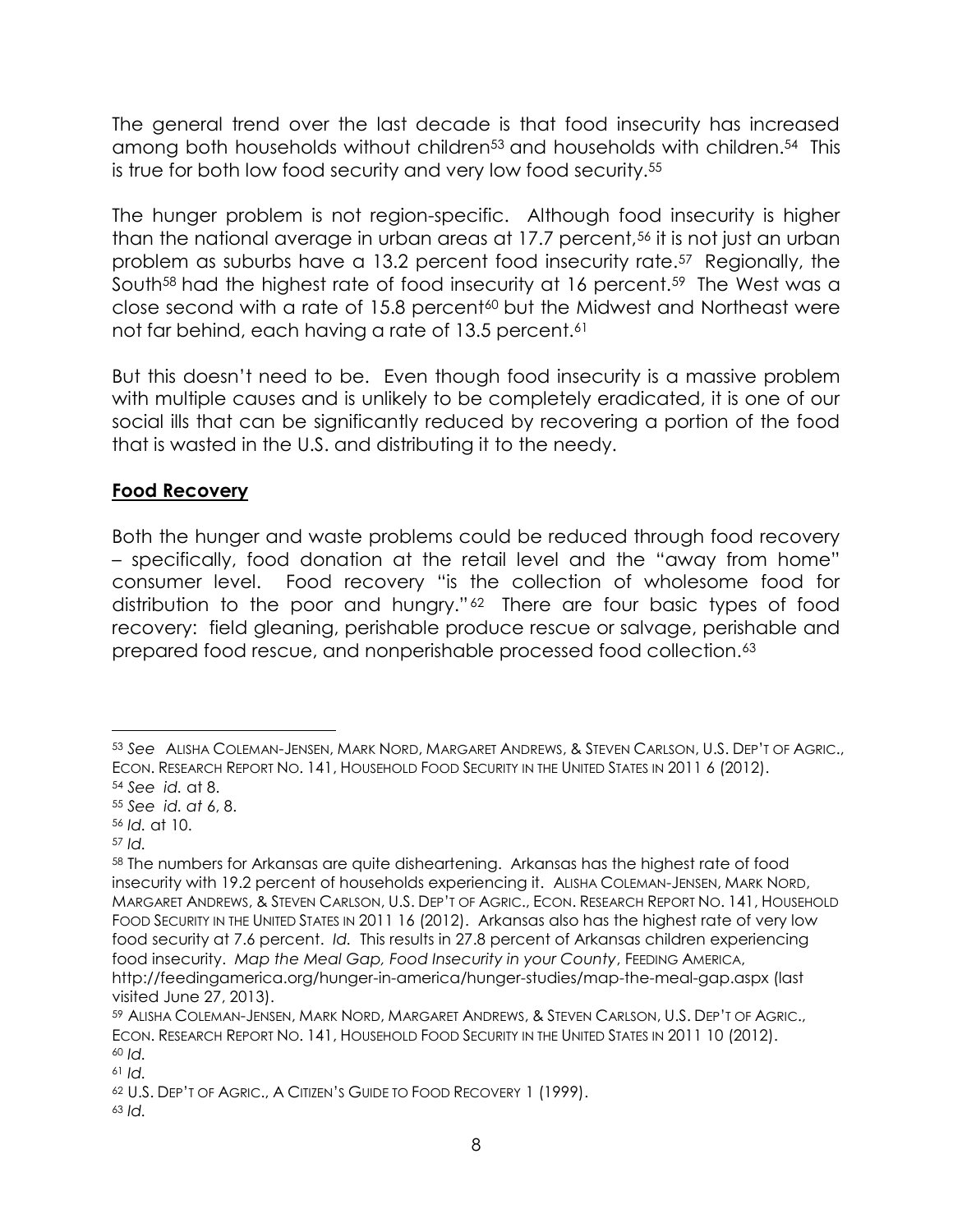- **Field gleaning:** the collection of crops from farmers' fields that have already been mechanically harvested or on fields where it is not economically profitable to harvest. This term can also be used to describe the donation of agricultural products that have already been harvested and are being stored at a farm or packing house.
- **Perishable produce rescue/salvage:** the collection of perishable produce from wholesale and retail sources, including wholesale markets, supermarkets, and farmers' markets.
- **Perishable and prepared food rescue:** the collection of prepared foods from the food service industry, including restaurants, hospital, caterers, and cafeterias.
- **Nonperishable processed food collection:** the collection of processed foods, usually with long shelf lives, from sources such as manufacturers, supermarkets, distributors, grocery stores, and food drives.<sup>64</sup>

#### **The Liability Concern**

Despite the array of public and private goods they provide, food recovery efforts are often stymied by potential food donors' fear of liability. The fear of liability preoccupies most players in the inherently risky retail food industry and drives many of their decisions. According to the Centers for Disease Control and Prevention (CDC), there are an estimated 48 million foodborne illness cases annually in the United States, which translates to one case for every six Americans each year.<sup>65</sup> Of these 48 million cases, 128,000 are hospitalized and 3,000 eventually die because of their foodborne illness.<sup>66</sup>

The consequences for being the source of a foodborne illness are harsh: "[a]ll fifty states generally hold one who distributes food or any other defective product, the defective aspect of which causes injury, to be strictly liable, which means liable even in the absence of negligence."<sup>67</sup> One example of a foodborne illness case is the Taco Bell *E. coli* O157:H7 outbreak of 1992. <sup>68</sup> Through its insurers, Taco Bell paid out over \$98 million to settle all of the

<sup>64</sup> U.S. DEP'T OF AGRIC., A CITIZEN'S GUIDE TO FOOD RECOVERY 1 (1999).

<sup>65</sup> *CDC Estimates of Foodborne Illness in the United States*, CENTERS FOR DISEASE CONTROL AND PREVENTION, http://www.cdc.gov/foodborneburden/2011-foodborne-estimates.html (last visited June 27, 2013).

<sup>66</sup> *Id.*

<sup>67</sup> H.R. REP. NO. 104-661, at 2 (1996); *Good Samaritan Food Donation Act: Hearing on H.R. 2428 Before the Subcomm. on Postsecondary Educ., Training, and Lifelong Learning of the H. Comm. Educ. and Econ. Opportunities*, 104th Cong. (1996) (statement of Henry Cohen, legislative attorney, Cong. Research Serv.).

<sup>68</sup> *See generally* JEFF BENEDICT, POISONED (2011).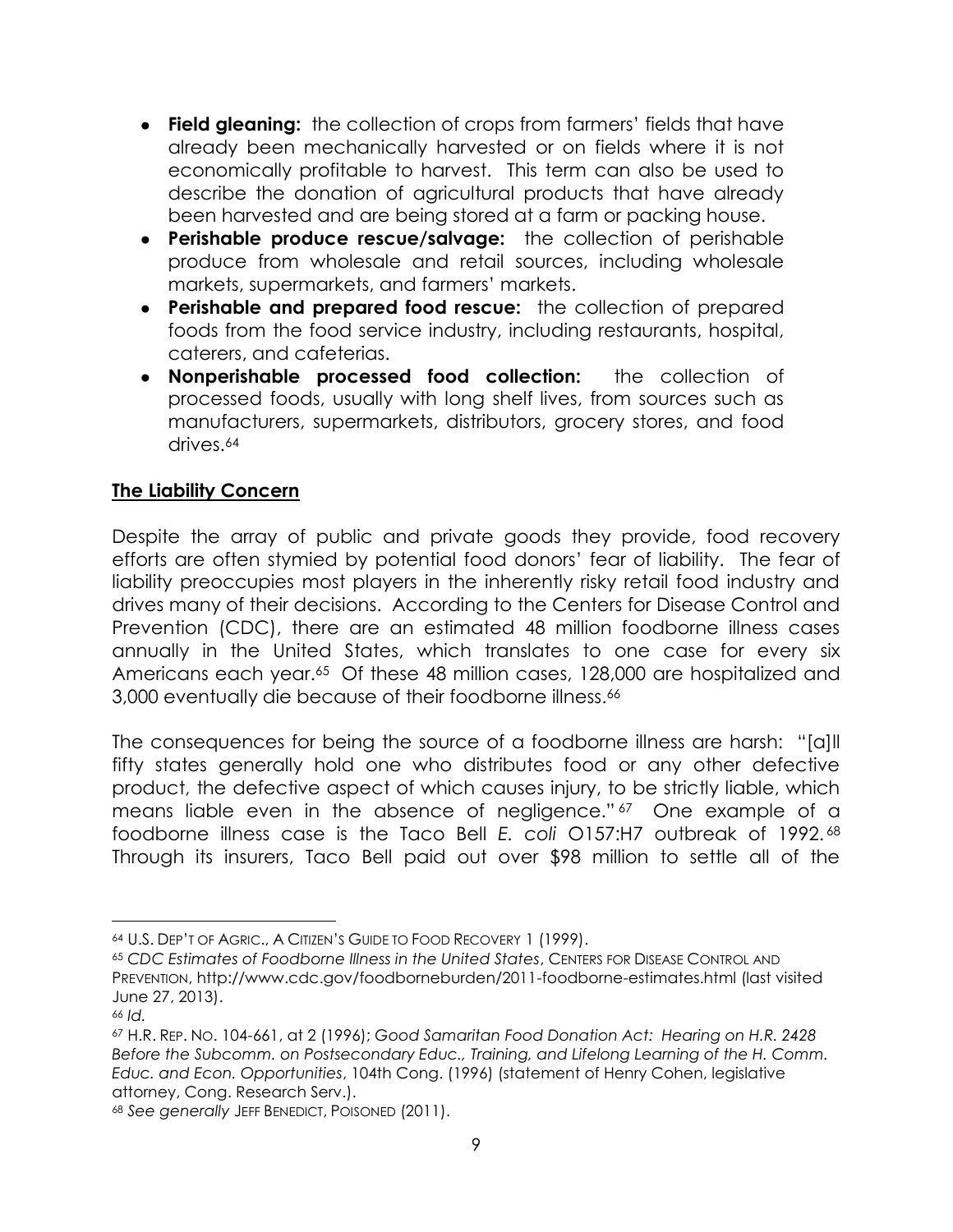damages claims that resulted from a single *E. coli*. <sup>69</sup> And this is just one example of how costly foodborne illness liability can be for food sector businesses.

In light of the risks of foodborne illness, the imposition of strict liability, and the potential magnitude of damage awards and settlements associated with foodborne illness claims, food retailers work diligently and continuously to manage their risk exposure in several ways, such as purchasing insurance and training employees. When perceived risks cannot be mitigated to an acceptable level through cost effective means, food retailers will simply refrain from engaging in certain activities.

Every few weeks there is a new foodborne illness outbreak, some of which are so significant that they force the source organization into bankruptcy. 70 Considering the implications of strict liability, it is understandable why a potential donor to a food recovery program might be apprehensive. The risk associated with selling food is real and has potentially serious results for both the retailer and the consumer. Retailers are only able to justify assuming this risk because they sell their food for a profit. Initially, it appears that participating in food recovery would merely increase a company's risk exposure without providing any bottom-line enhancing offset. But food recovery programs provide many benefits to numerous stakeholders. Some of these benefits include:

- 1. Save businesses money otherwise spent on trash collection and disposal fees;
- 2. Provide wholesome food to needy families in the community;
- 3. Help communities and businesses meet state and local waste reduction goals;
- 4. Create and improved public image for businesses; and
- 5. Help sustain local industries and jobs<sup>71</sup>

l

Other benefits include a reduction in waste generated and methane gas produced by landfills.72 Some organizations may be eligible for state or federal tax incentives.73 But these benefits may not always outweigh the risk perceived

<sup>69</sup> *Id.* at 290. In fact, a single claimant received a settlement of \$15.6 million. *Id.* at 288.

<sup>70</sup> *See generally* MARLER BLOG, http://www.marlerblog.com/ (last visited June 27, 2013).

<sup>71</sup> U.S. DEP'T OF AGRIC. & U.S. ENVTL. PROT. AGENCY, PUB. NO. EPA 530-R-99-040, WASTE NOT, WANT NOT: FEEDING THE HUNGRY AND REDUCING SOLID WASTE THROUGH FOOD RECOVERY 5 (1999), *available at* http://www.epa.gov/wastes/conserve/pubs/wast\_not.pdf.

<sup>72</sup> *Reducing Food Waste for Businesses*, U.S. ENVTL. PROT. AGENCY

www.epa.gov/epawaste/conserve/foodwaste/index.htm (last visited June 25, 2013). <sup>73</sup> These ancillary benefits are mentioned here only to highlight other dimensions of food recovery that are likely to be of interest to potential food donors. Deeper exploration of these topics is beyond the scope of this paper. For more information on the potential cost savings associated with food recovery see EPA's Food Waste Management Cost Calculator, available at http://www.epa.gov/epawaste/conserve/foodwaste/tools/index.htm. For more information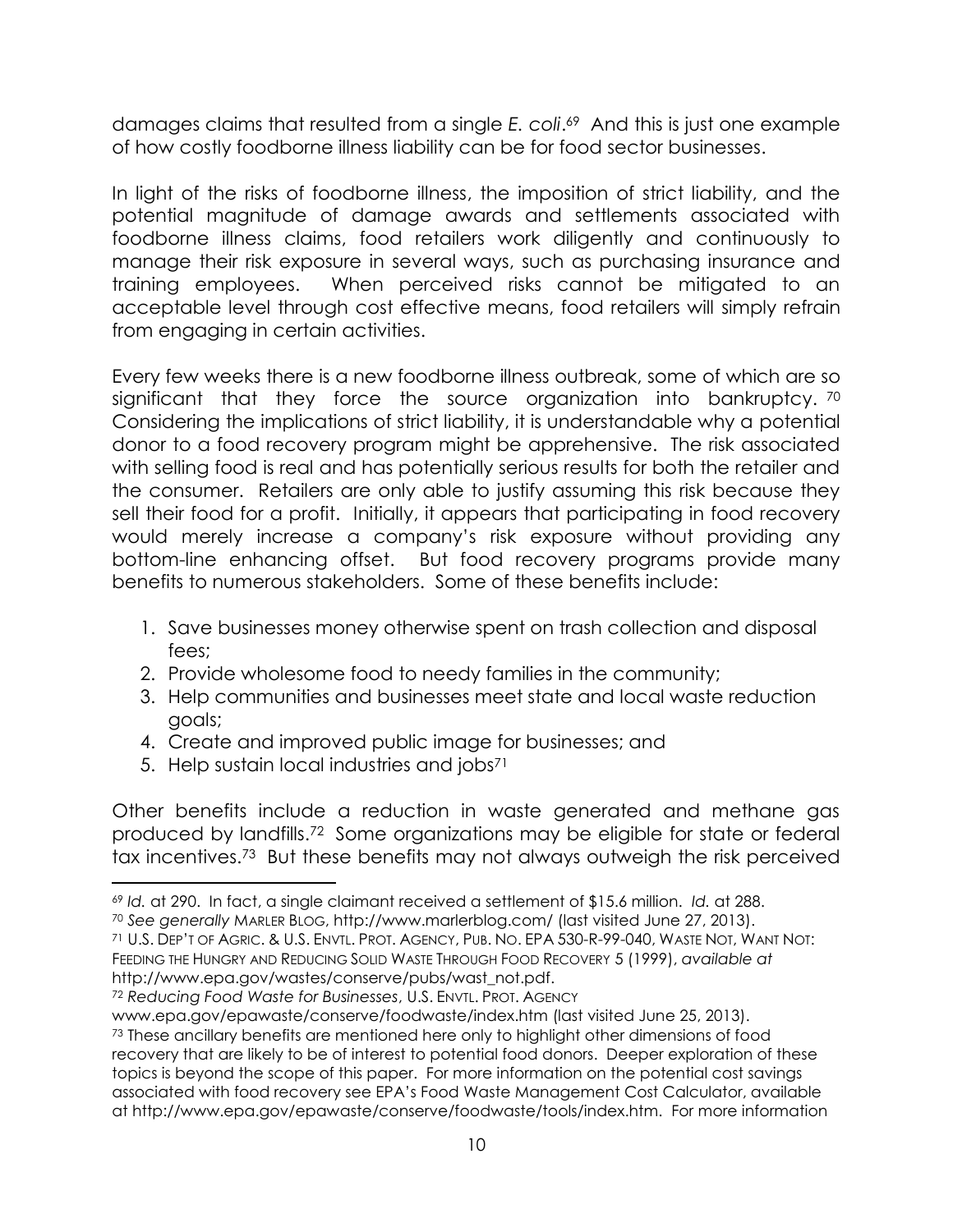by a potential donor. This is why every state, as well as the federal government, has attempted to facilitate donation of recovered food by addressing the risk exposure that retailers face.

#### *State Exemptions to the General Rule of Strict Liability*

All fifty states have statutes that limit the liability of food donors so they are not subject to the harsh general rule of strict liability. These state laws vary widely and, before a uniform federal standard was established, they "le[ft] donors and distributors of food with a confusing patchwork of laws with which to contend."<sup>74</sup> For example, some states protect donors from both civil and criminal liability, but others only protect donors from civil liability.75 The states also differ in covered foods and the definitions of important terms such as "donor" and "good faith."<sup>76</sup> Some states hold donors liable only for gross negligence or intentional acts, while other states only eliminate strict liability, allowing for negligence claims.<sup>77</sup> One can easily understand why potential donors, especially large food businesses operating in numerous states, would hesitate in the face of having to comply with such varying statutes.<sup>78</sup>

All of these state-specific protections were enacted before 1990, when Congress first attempted to address the issues of liability and a lack of uniformity by developing a federal Model Good Samaritan Food Donation Act. <sup>79</sup> Unfortunately, the Model Act failed to address either issue because it did not have the force of law<sup>80</sup> and only one state adopted it.<sup>81</sup>

#### **The Bill Emerson Good Samaritan Food Donation Act**

Congress identified and understood potential donors' concerns over liability for donating items and saw that these legitimate concerns inhibited potential

 $\overline{a}$ on tax incentives see 26 U.S.C. § 170 and IRS Publication 526: *Charitable Contributions*. For additional information regarding other ancillary benefits of food recovery see Food Recovery Information Project's website: http://law.uark.edu/academics/llm/food-recovery-project/. <sup>74</sup> 143 CONG. REC. S9532 (daily ed. Aug. 2, 1996) (statement of Sen. Santorum).

<sup>75</sup> H.R. REP. NO. 104-661, at 3 (1996).

<sup>76</sup> *Id.*

<sup>77</sup> *See id.*

<sup>78</sup> *Id.* at 2.

<sup>79</sup> *See id.* at 2-3; National and Community Service Act of 1990, Pub. L. No. 101-610, §§ 401-02, 104 Stat. 3127, 3183-85.

<sup>80</sup> *Good Samaritan Food Donation Act: Hearing on H.R. 2428 Before the Subcomm. on*  Postsecondary Educ., Training, and Lifelong Learning of the H. Comm. Educ. and Econ. *Opportunities*, 104th Cong. (1996) (statement of Henry Cohen, legislative attorney, Cong. Research Serv.).

<sup>81 143</sup> CONG. REC. H7480 (daily ed. July 12, 1996) (statement of Rep. Conyers).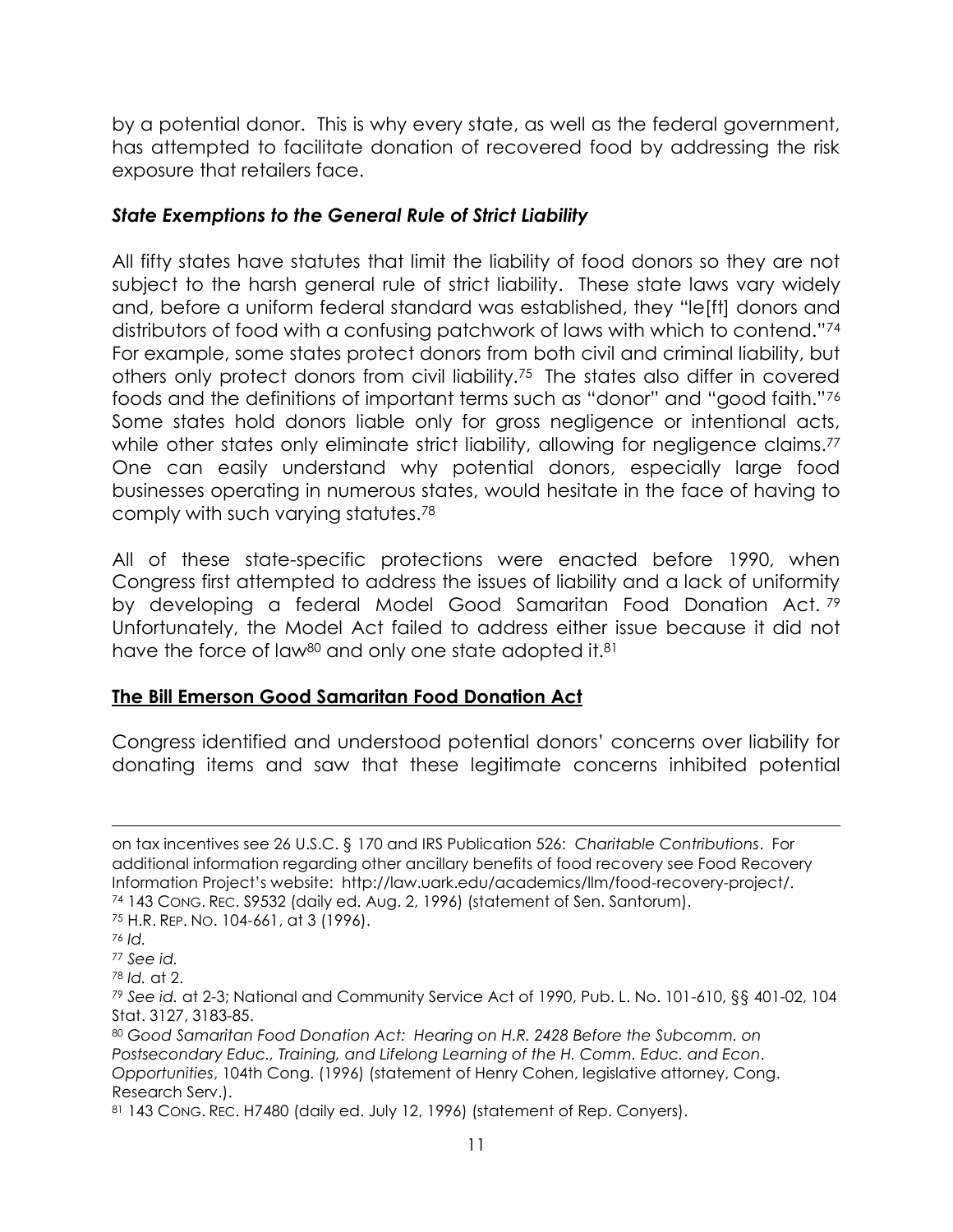donation. <sup>82</sup> In 1996, Congress made a significant effort to remove liabilityrelated barriers to food recovery and donation efforts by passing the Bill Emerson Act, which aims to absolve donors of potential civil and criminal liability for injuries resulting from the use of the donated item, except in cases of gross negligence or intentional misconduct.83 The Bill Emerson Act addresses both the liability issue and eliminates the difficulty of complying with 51 different liability schemes. The Act "establish[es] a uniform national law to protect organizations and individuals when they donate goods in good faith" <sup>84</sup> for the purpose of "encourag[ing] and enabl[ing] restaurants, grocers, and other donors to feed the hungry."<sup>85</sup>

#### *History of the Act*

Congress first attempted to address food donation-related liability concerns in 1990 by passing the Model Good Samaritan Food Donation Act, hoping States would adopt it in order to protect donors.<sup>86</sup> However, the Model Act did not have the force of law<sup>87</sup> and only one state adopted it.<sup>88</sup> The Bill Emerson Good Samaritan Food Donation Act converted Title IV of the National and Community Service Act of 1990, known as the Model Good Samaritan Food Donation Act, into permanent law, and transferred it to the Child Nutrition Act of 1966.<sup>89</sup> President Clinton signed the Bill Emerson Act into law on October 1, 1996.<sup>90</sup> Congress did so with the express purpose of "encouraging the donation of food and grocery products to nonprofit organizations for distribution to needy individuals by giving the Model Good Samaritan Food Donation Act the full force and effect of law."<sup>91</sup>

Recognizing the limited utility of the Model Act, Representative Pat Danner of Missouri introduced H.R. 2428, which was the bill to give the Model Good

 $\overline{a}$ 82 "[T]he threat of liability often inhibits the donation of food to the needy." 143 Cong. REC. H10089 (daily ed. Sept. 5, 1996) (statement of Rep. Goodling).

<sup>83 &</sup>quot;With this legislation, private donors will be protected from such liability, except in cases of gross negligence and intentional misconduct." 143 CONG. REC. S9533 (daily ed. Aug. 2, 1996) (statement of Sen. Bond).

<sup>84 143</sup> CONG. REC. H7479 (daily ed. July 12, 1996) (statement of Rep. Danner).

<sup>85 143</sup> CONG. REC. H7478 (daily ed. July 12, 1996) (statement of Rep. Clay).

<sup>86</sup> 143 CONG. REC. S9532 (daily ed. Aug. 2, 1996) (statement of Sen. Santorum).

<sup>87</sup> *Good Samaritan Food Donation Act: Hearing on H.R. 2428 Before the Subcomm. on*  Postsecondary Educ., Training, and Lifelong Learning of the H. Comm. Educ. and Econ. *Opportunities*, 104th Cong. (1996) (statement of Henry Cohen, legislative attorney, Cong. Research Serv.).

<sup>88 143</sup> CONG. REC. H7480 (daily ed. July 12, 1996) (statement of Rep. Conyers).

<sup>89</sup> *See* Bill Emerson Good Samaritan Food Donation Act, Pub. L. No. 104-210, 110 Stat. 3011, 3011 (1996) (codified at 42 U.S.C. § 1791 (2011)).

<sup>90</sup> *Id.*

<sup>91</sup> *Id.*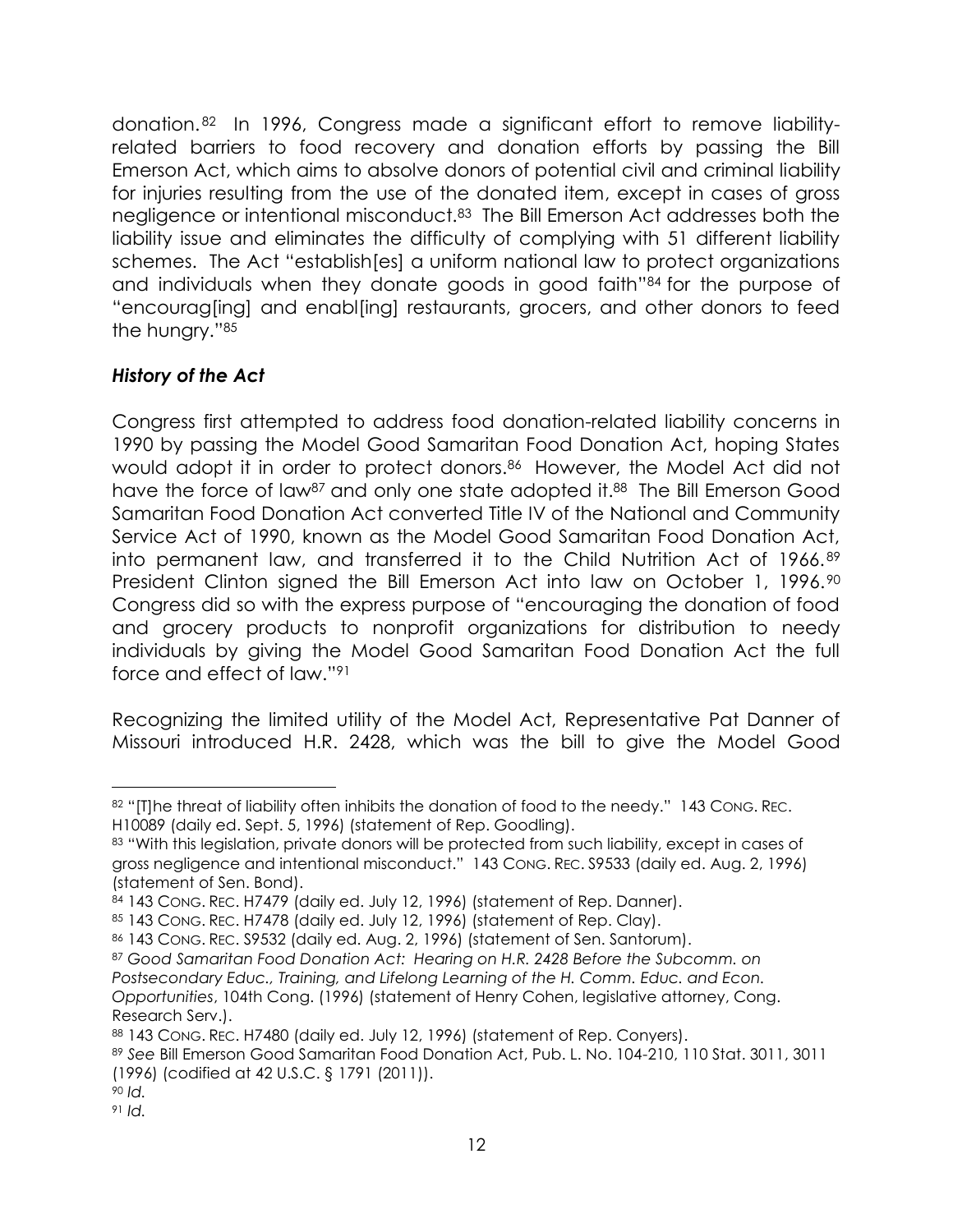Samaritan Food Donation Act the force of law.92 Early on in the legislative process, she enlisted the aid of fellow Missourian, Representative Bill Emerson, to cosponsor the bill.<sup>93</sup> Representative Emerson was recruited for his "long-standing support of issues relating to the hungry"<sup>94</sup> and his efforts were largely responsible for making this a popular bill among members of both parties, ensuring its passage.<sup>95</sup> Towards the later stages of the legislative process, Representative Emerson's health began to fail. Although unable to be physically present in Congress, he continued to support the bill by submitting testimony to the committee.96 Representative Emerson passed away on June 22, 1996,<sup>97</sup> before final passage of the bill. After his passing, Congress amended the bill so that it would be titled "The Bill Emerson Good Samaritan Food Donation Act" to honor his efforts at reducing hunger and improving the nation's nutrition programs.<sup>98</sup>

#### *Legislative Intent of the Bill Emerson Act*

Congress intended for the Bill Emerson Act to "relieve concerns over liability…that deter companies and individuals from donating as freely as they would like."99 During House debate on the Bill Emerson Act, one Representative said, "[m]any times individuals and corporations are interested in donating food to the needy. However, the fear of liability prevents them from doing so."<sup>100</sup> During Senate debate, a Senator concurred, noting that "[l]iability concerns are the overriding reason why unsalable, but otherwise wholesome, food is destroyed rather than donated to charity."<sup>101</sup> Another Senator said, "[i]n the past, private donors have been reluctant to make contributions to nonprofit organizations because they are concerned about potential civil and criminal liability."102 According to a former food rescue director, donors' concerns about liability are the biggest obstacle that charitable food programs face.<sup>103</sup>

<sup>92</sup> 143 CONG. REC. H7477-78 (daily ed. July 12, 1996) (statement of Rep. Goodling).

<sup>93 143</sup> CONG. REC. H7479 (daily ed. July 12, 1996) (statement of Rep. Danner).

<sup>94</sup> *Id.*

<sup>95</sup> *See id.*

<sup>96</sup> *Id.*

<sup>97</sup> *Biographical Directory of the United States Congress*, OFFICE OF THE HISTORIAN, U.S. CONG., http://bioguide.congress.gov/scripts/biodisplay.pl?index=e000174 (last visited June 27, 2013). <sup>98</sup> 143 CONG. REC. H7477-78 (daily ed. July 12, 1996) (statement of Rep. Goodling).

<sup>99</sup> 143 CONG. REC. H7479 (daily ed. July 12, 1996) (statement of Rep. McKeon).

<sup>100</sup> 143 CONG. REC. H7477 (daily ed. July 12, 1996) (statement of Rep. Goodling).

<sup>101</sup> 143 CONG. REC. S9532 (daily ed. Aug. 2, 1996) (statement of Sen. Santorum).

<sup>102 143</sup> CONG. REC. S9533 (daily ed. Aug. 2, 1996) (statement of Sen. Bond).

<sup>103</sup> *Good Samaritan Food Donation Act: Hearing on H.R. 2428 Before the Subcomm. on*  Postsecondary Educ., Training, and Lifelong Learning of the H. Comm. Educ. and Econ. *Opportunities*, 104th Cong. (1996) (statement of Christina Martin, executive director of Foodchain).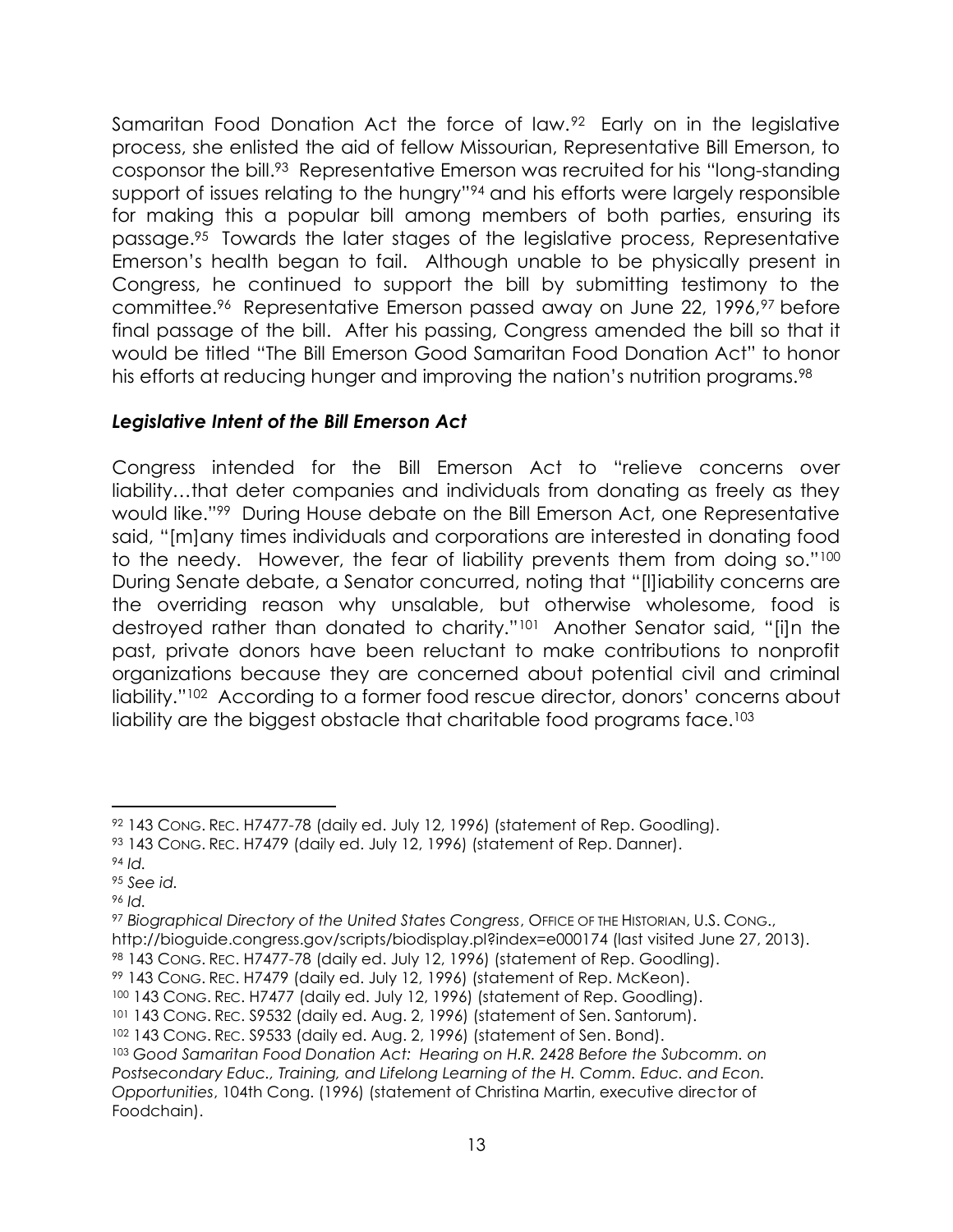Congress also understood that complying with 51 different regulatory regimes<sup>104</sup> served as a roadblock to potential donors. Representative Bill Emerson said, "[p]rivate companies are too often faced with different state laws governing food donations. These differences can stand between a willing donor and a needy family."<sup>105</sup> Corporations told food pantries "that there were just too many different State laws governing food donations." 106 The States' varied approaches "ha[ve] required regional or national companies to devote sometimes scarce resources toward adopting donation plans and complying various states' statutes."<sup>107</sup> Retailers "can no longer allocate their resources to reviewing and complying with the differing state laws on the subject [of food donation]." <sup>108</sup> Businesses have said this patchwork caused them to stop donating food.<sup>109</sup> Congress believed that "[a] business should not have to hire a legal team to interpret numerous State laws so that it feels comfortable in contributing food to the hungry."110 President Clinton agreed, observing in his signing statement for the Bill Emerson Act that "[a]lthough many States have enacted their own 'Good Samaritan' laws to support food recovery and donation efforts, many businesses have advised that these varying State statutes hinder food donations."<sup>111</sup>

#### **A Closer Look at the Bill Emerson Act**

The Bill Emerson Good Samaritan Food Donation Act partially preempts state liability laws by creating a uniform minimum liability protection for certain parties participating in particular activities related to food recovery and food distribution to the needy.

<sup>104</sup> "All 50 States and the District of Columbia have enacted some form of legislation aimed at extending liability protection to donors and distributors of donated food." 143 CONG. REC. S9532 (daily ed. Aug. 2, 1996) (statement of Sen. Santorum).

<sup>105</sup> *Good Samaritan Food Donation Act: Hearing on H.R. 2428 Before the Subcomm. on*  Postsecondary Educ., Training, and Lifelong Learning of the H. Comm. Educ. and Econ. *Opportunities*, 104th Cong. (1996) (statement of Rep. Emmerson).

<sup>106</sup> 143 CONG. REC. H7479 (daily ed. July 12, 1996) (statement of Rep. Danner) (relaying statement made to food pantry operators by a "major national corporation").

<sup>107</sup> *Good Samaritan Food Donation Act: Hearing on H.R. 2428 Before the Subcomm. on*  Postsecondary Educ., Training, and Lifelong Learning of the H. Comm. Educ. and Econ. *Opportunities*, 104th Cong. (1996) (statement of Rep. Danner).

<sup>108</sup> *Id.*

<sup>109</sup> *Id.*

<sup>110</sup> 143 CONG. REC. H7479 (daily ed. July 12, 1996) (statement of Rep. Danner).

<sup>111</sup> Presidential Signing Statement on Signing H.R. 2428, 32 WEEKLY COMP. PRES. Doc. 1943 (Oct. 7, 1996).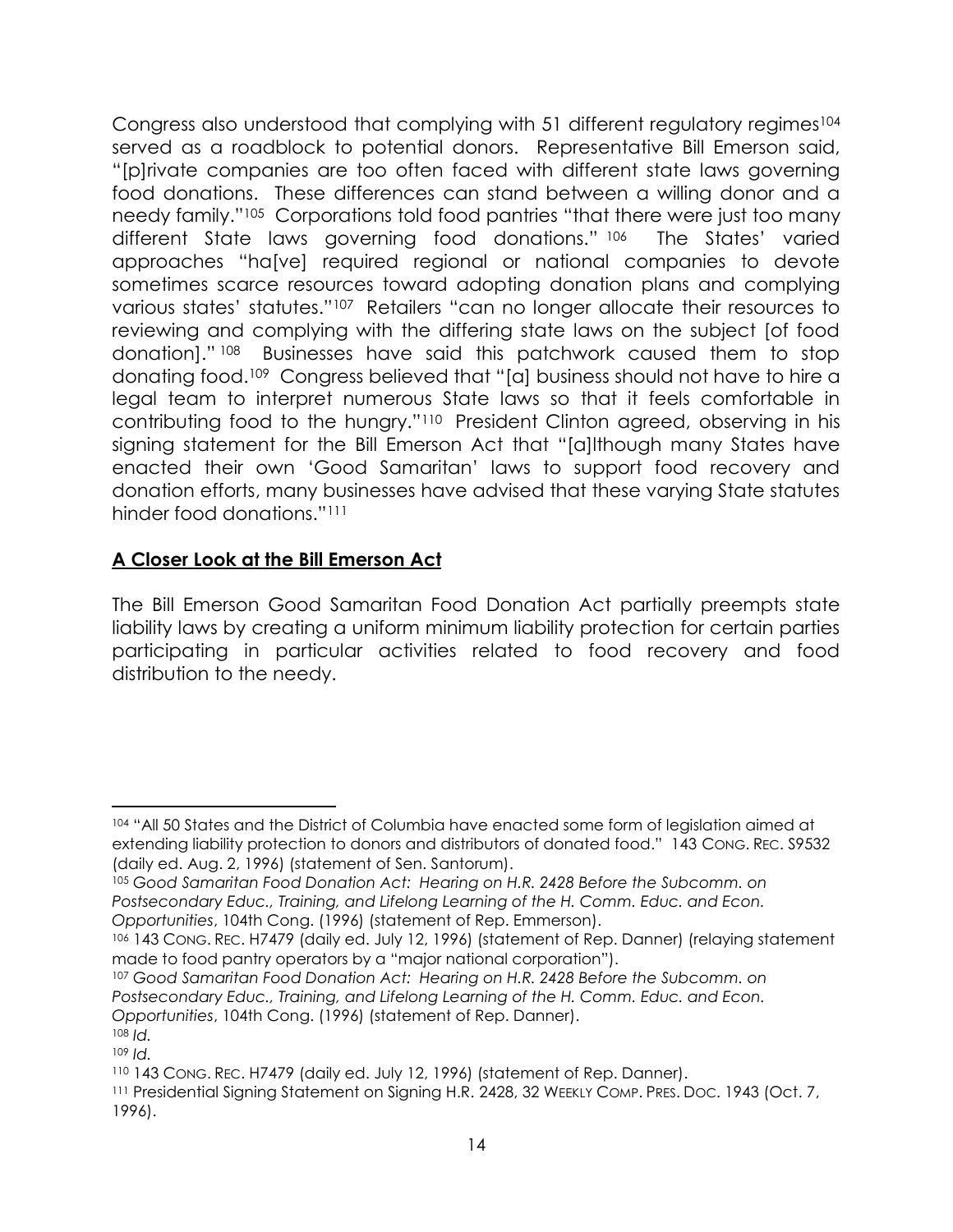#### *Preemption*

Facially, the Bill Emerson Act conflicts with most state laws concerning food donation and the liability of donors. The general rule for a conflict between state and federal law is that federal law preempts state law.112 Preemption can be express or implied, full or partial. Express preemption occurs when the federal law states that Congress intends for the law to preempt state law. The Bill Emerson Act is silent on the matter of preemption. <sup>113</sup> But because the legislative history (discussed above) clearly manifests Congressional intent for the Act to supersede conflicting state and local law, the Bill Emerson Act is an example of implied preemption. <sup>114</sup> During floor debate, numerous congressional representatives expressly stated that they intended for the Bill Emerson Act to "establish[] a single national liability standard for the good-faith donation of food and grocery products"<sup>115</sup> and believed that doing so would "encourage and enable restaurants, grocers, and other donors to help feed the hungry."116 One major benefit of the Bill Emerson Act's partial preemption is that there is now a uniform liability standard that applies nationwide.

The Act's implied preemption power does not mean that states cannot develop their own "Good Samaritan" laws that protect those involved in food donation activities and encourage food donation. Rather, the Bill Emerson Act only preempts those state or local laws that provide less liability protection.117 The Act's liability protection operates as a floor for liability protection for those involved in the covered activities.118 States are free to increase the amount of liability protection afforded to those involved or to expand the covered activities and personnel. <sup>119</sup> Therefore, the Bill Emerson Act only partially preempts state law.

The Congressional Budget Office concluded that "[t]he bill would preempt civil and criminal liability laws of state and local governments that deal with the donation of food and grocery products to nonprofit organizations."120 Because

<sup>112</sup> *See* U.S. CONST., art. VI.

<sup>113</sup> *See* Bill Emerson Good Samaritan Food Donation Act, Pub. L. No. 104-210, 110 Stat. 3011, 3011 (1996); 42 U.S.C.A. § 1791 (West 2013).

<sup>114</sup> USDA requested and received an opinion from the U.S. Attorney General's Office concerning the Bill Emerson Act and preemption. The opinion confirmed that the Bill Emerson Act partially preempted state liability laws. *See* Preemptive Effect of the Bill Emerson Good Samaritan Food Donation Act, 21 Op. O.L.C. 55, 1997 WL 1188104 (discussing legislative history).

<sup>115</sup> 143 CONG. REC. S9532 (daily ed. Aug. 2, 1996) (statement of Sen. Santorum).

<sup>116</sup> 143 CONG. REC. H10090 (daily ed. Sept. 5, 1996) (statement of Rep. Clay).

<sup>117</sup> *See* 143 CONG. REC. H10090 (daily ed. Sept. 5, 1996) (statement of Rep. Clay).

<sup>118</sup> *See id.*

<sup>119</sup> *See id.*

<sup>120</sup> H.R. REP. NO. 104-661, at 7 (1996).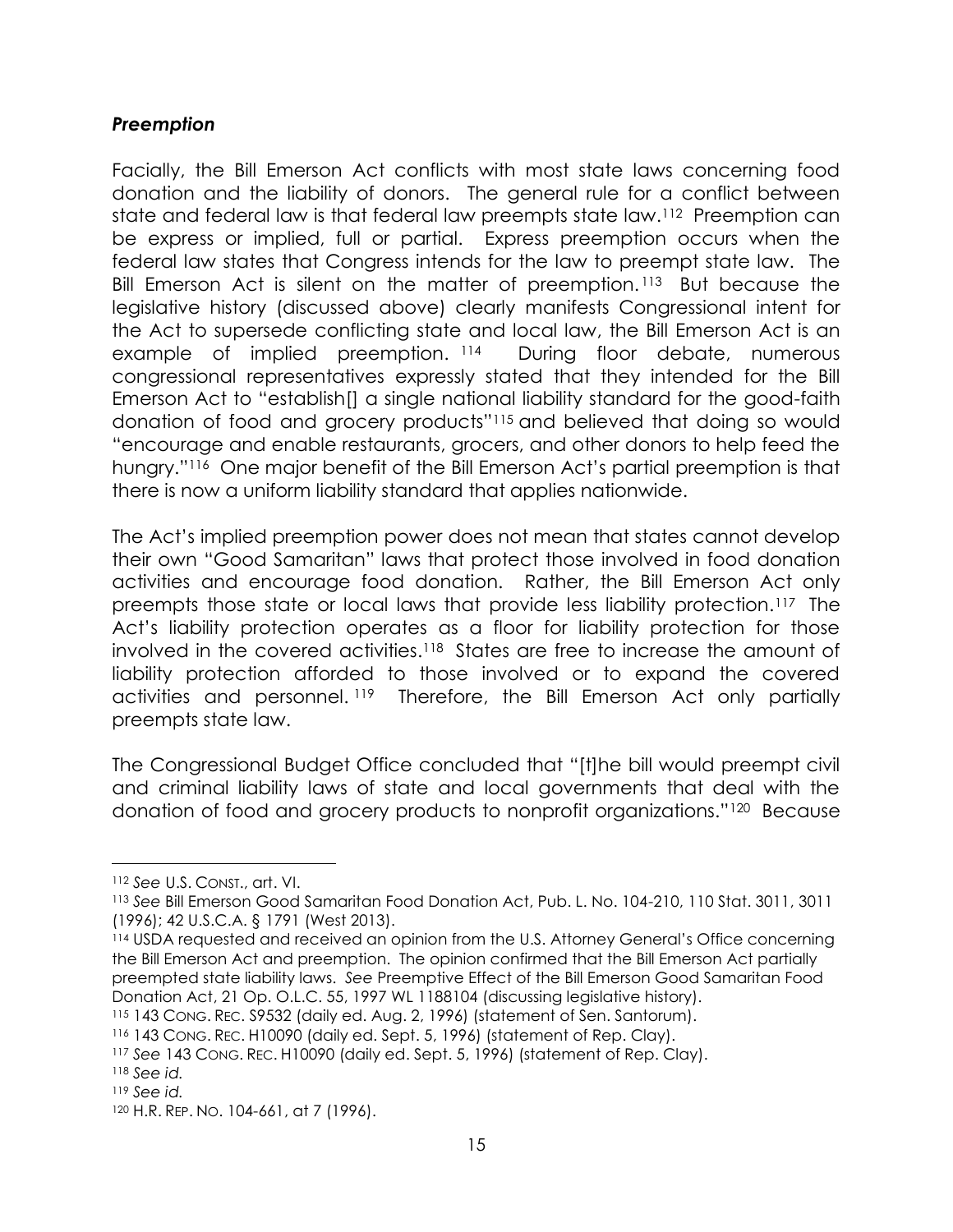the Act establishes gross negligence as a liability floor for food donors, <sup>121</sup> "states that currently hold individuals liable for acts or omissions that do not constitute gross negligence or intentional misconduct c[an] no longer do so in the specified circumstances."<sup>122</sup>

States are free to provide greater protection than that which the Bill Emerson Act provides to those involved in food recovery efforts, but any state laws that do not provide at least the amount of protection provided by the Bill Emerson Act are preempted. This is also true of covered activities and the definitions of covered activities or personnel. The Act does not preclude states from eliminating liability for acts constituting gross negligence or even intentional misconduct.<sup>123</sup>

#### *Exemption of Liability for Damages*

Under the express terms of the Bill Emerson Act, if a food donation that was made in good faith later causes an injury, the donor will not be held liable for that injury. The donor may only be liable for acts constituting gross negligence or for intentional misconduct.<sup>124</sup> At the time of writing, there are no notes of decision concerning the Bill Emerson Act.125 Thus, it is only possible so to facially analyze the Act in light of its legislative history and intent.

The Bill Emerson Act states that covered parties engaged in covered activities "shall not be subject to civil or criminal liability arising from the nature, age, packaging, or condition" <sup>126</sup> of the donated items as long as the following requirements are met:

- 1. The donated item must be either an "apparently wholesome food" or an "apparently fit grocery product;
- 2. The covered party must donate the items in good faith;
- 3. The donation must be made to a nonprofit organization; and,
- 4. The nonprofit must distribute the donated items to needy individuals.<sup>127</sup>

<sup>121</sup> *Id.* at 4.

<sup>122</sup> *Good Samaritan Food Donation Act: Hearing on H.R. 2428 Before the Subcomm. on*  Postsecondary Educ., Training, and Lifelong Learning of the H. Comm. Educ. and Econ. *Opportunities*, 104th Cong. (1996) (statement of Henry Cohen, legislative attorney, Cong. Research Serv.).

<sup>123</sup> *Id.*

<sup>124 &</sup>quot;This legislation eliminates the threat of liability, except in instances of intentional harm and gross negligence. . . ." 143 Cong. REC. H10089 (daily ed. Sept. 5, 1996) (statement of Rep. Goodling).

<sup>125</sup> *See* 42 U.S.C.A. § 1791 (West 2013). <sup>126</sup> *Id.* at § 1791(c)(1).

<sup>127</sup> *Id.*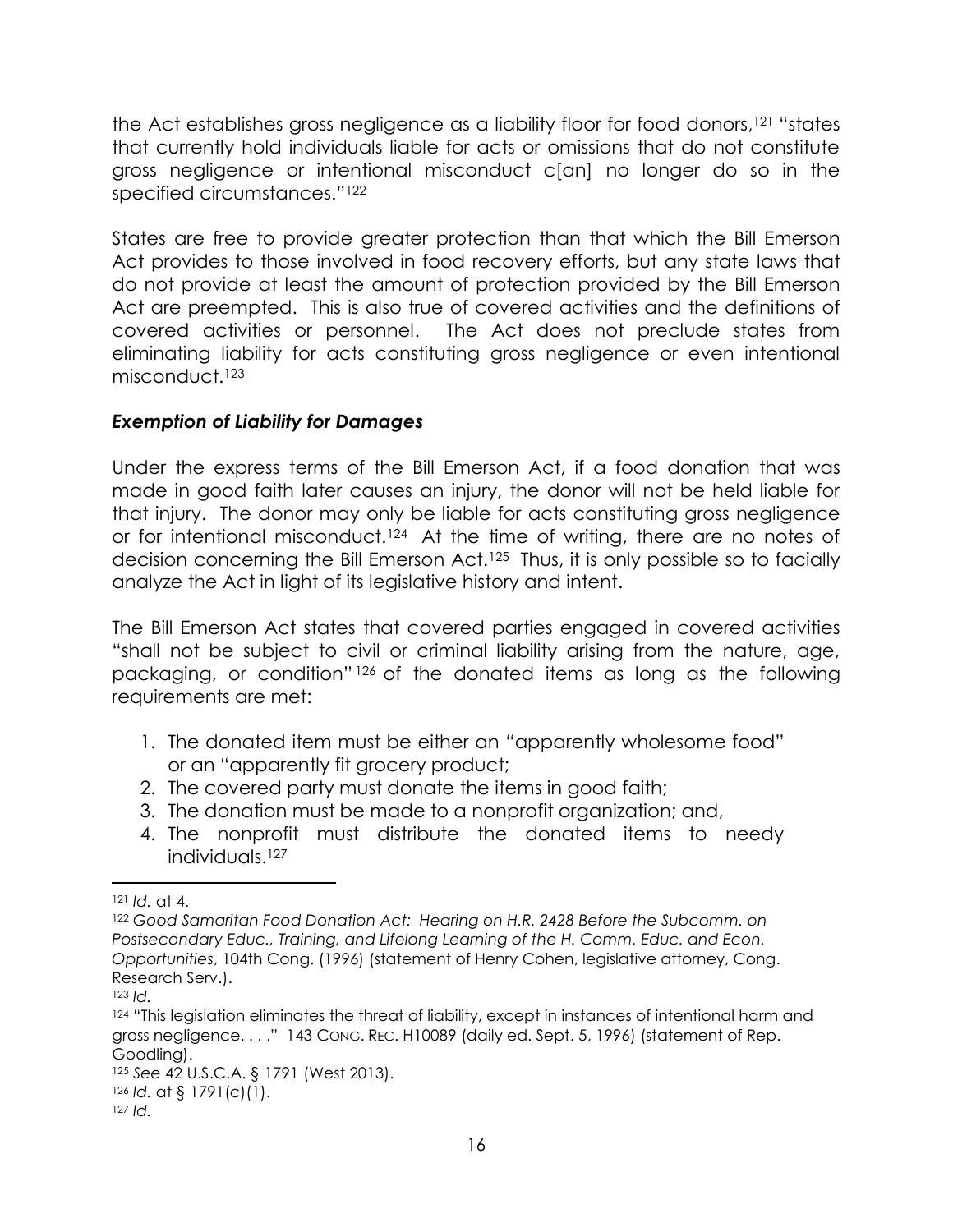But this exemption from liability is not absolute. Acts or omissions constituting "gross negligence" or "intentional misconduct" which result in the death or injury of "an ultimate user or recipient"<sup>128</sup> are not exempted; covered parties remain criminally and civilly liable for acts or omissions that are found to be either gross negligence or intentional misconduct.<sup>129</sup>

The Act provides clear, simple definitions for acts that constitute "gross negligence" and "intentional misconduct." The Act defines "gross negligence" as "voluntary and conscious conduct (including a failure to act) by a person who, at the time of the conduct, knew that the conduct was likely to be harmful to the health or well-being of another person."<sup>130</sup> The Act defines "intentional misconduct" as "conduct by a person with knowledge (at the time of the conduct) that the conduct is harmful to the health or well-being of another person."<sup>131</sup>

A finding of gross negligence requires consideration of several factors, 132 including the type of food involved, the recommended sell by date, and the end user of the donated item.<sup>133</sup> The recommended sell by date alone should not be determinative; it must be considered in light of the type of food involved. <sup>134</sup> To understand how these first two factors are intended to operate, consider the example of the donation of a box of cereal with that of milk or chicken addressed in the House Report on the Bill Emerson Act. The "box of cereal that is provided to a food pantry just before or even after the date of retail sale would be perfectly safe for consumption, whereas a carton of milk or container of fresh poultry that is donated just beyond the retail sales date could be dangerous to a person's health."<sup>135</sup>

Product dating for food items is an area that creates confusion among most end-users. This is likely because there is no uniform method of dating food in the U.S.: federal food regulations do not require dating for any foods other than infant formula, but more than twenty states have enacted their own requirements for select foods.<sup>136</sup> There are three common types of dates endusers will encounter:

<sup>128</sup> *Id. at* § 1791(c)(3).

<sup>129</sup> *Id.*

<sup>130</sup> 42 U.S.C.A. § 1791(b)(7) (West 2013).

<sup>131</sup> *Id.* at § 1791(b)(8).

<sup>132 &</sup>quot;[M]any factors must be considered when determining what is and is not gross negligence." H.R. REP. NO. 104-661, at 5 (1996).

<sup>133</sup> *Id.*

<sup>134</sup> *Id.*

<sup>135</sup> *Id.*

<sup>136</sup> U.S. DEP'T OF AGRIC., FOOD SAFETY INFORMATION: FOOD PRODUCT DATING, 1 (2011), *available at* http://www.fsis.usda.gov/PDF/Food\_Product\_Dating.pdf; *see also FDA Basics: Did You Know that a Store Can Sell Food Past the Expiration Date?,* U.S. FOOD & DRUG ADMIN.,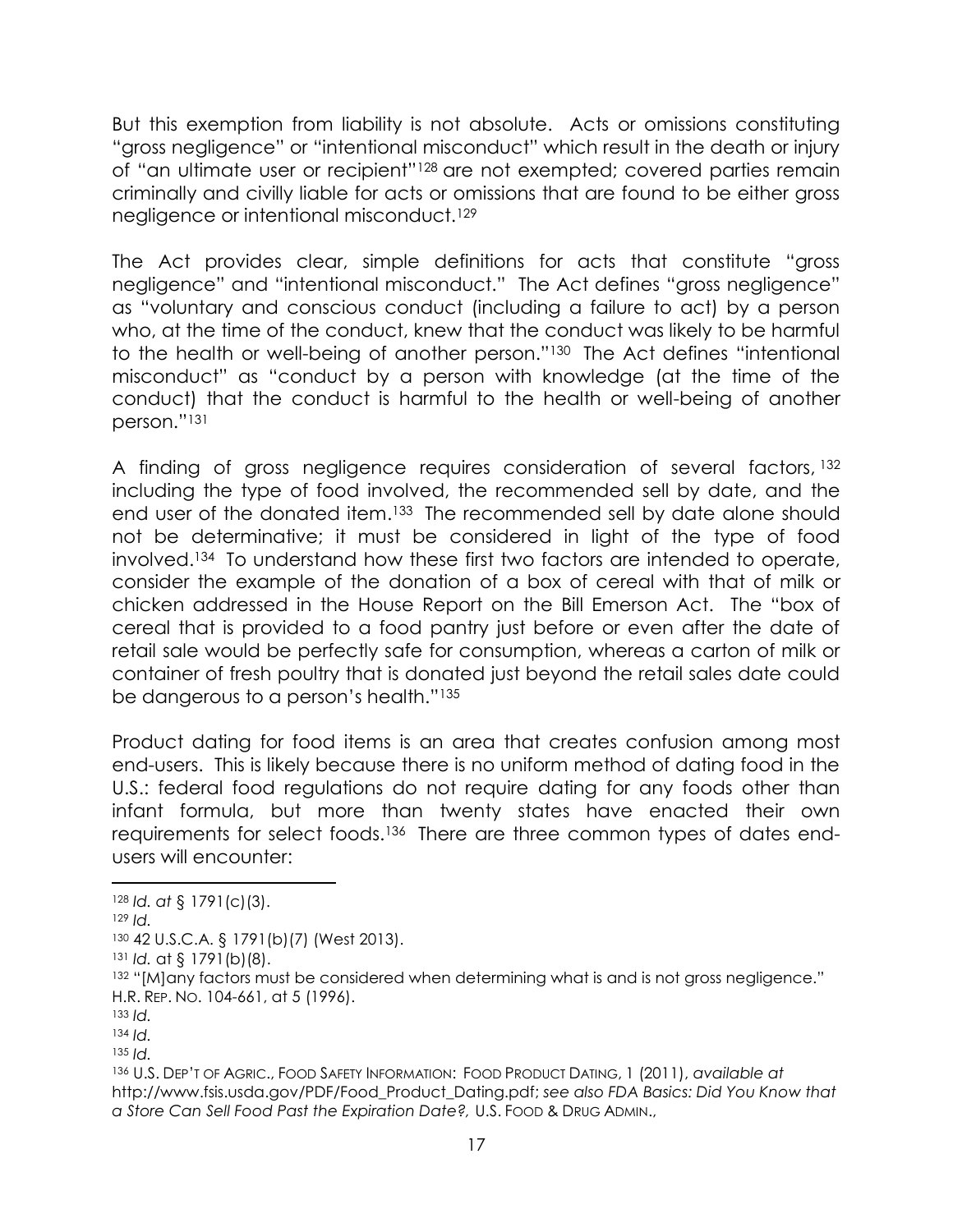- A "Sell-By" date tells the store how long to display the product for sale. [Consumers] should buy the product before the date expires.
- A "Best if Used By (or Before)" date is recommended for best flavor or quality. It is not a purchase or safety date.
- A "Use-By" date is the last date recommended for the use of the product while at peak quality. The date has been determined by the manufacturer of the product.<sup>137</sup>

None of these dates are safety dates, they are "stamped on a product's package to help the store determine how long to display the product for sale."138 They also inform consumers the time limit to use or purchase an item at its best quality.139 These dates do not always refer to home storage and use after purchase because other variables, such as freezing or mishandling will affect the quality of the food.<sup>140</sup> USDA's Food Safety and Inspection Service (FSIS) provides more specific guidance on these dates and their relationships to particular food items.141 FDA does not require the use of these dates for the products it regulates; use of these dates is the sole discretion of the manufacturer. <sup>142</sup> Instead, FDA relies on the principle that "foods in U.S. commerce must be wholesome and fit for consumption."143 FDA would pursue an action against a manufacturer for a product that is dangerous to consumers "regardless of any date printed on the label."<sup>144</sup>

Another factor to consider is the how and where the end-user will consume the donated food.145 Consider the example concerning bruised fruit provided in the House Report. "Bruised fruit that is carefully prepared and used the day of

l

<sup>141</sup> *See id.*

http://www.fda.gov/AboutFDA/Transparency/Basics/ucm210073.htm (last visited June 27, 2013). A principle of U.S. food law is that foods in U.S. commerce must be wholesome and fit for consumption. *FDA Basics: Did You Know that a Store Can Sell Food Past the Expiration Date?,* U.S. FOOD & DRUG ADMIN., http://www.fda.gov/AboutFDA/Transparency/Basics/ucm210073.htm (last visited June 27, 2013). A "best by", "use by" or expiration date does not relieve a firm from this obligation. *Id.* A product that is dangerous to consumers would be subject to potential action by FDA to remove it from commerce regardless of any date printed on a label. *Id.* <sup>137</sup> U.S. DEP'T OF AGRIC., FOOD SAFETY INFORMATION: FOOD PRODUCT DATING, 1 (2011), *available at* http://www.fsis.usda.gov/PDF/Food\_Product\_Dating.pdf.

<sup>138</sup> *Id.*

<sup>139</sup> *Id.*

<sup>140</sup> *Id.*

<sup>142</sup> *FDA Basics: Did You Know that a Store Can Sell Food Past the Expiration Date?,* U.S. FOOD & DRUG ADMIN., http://www.fda.gov/AboutFDA/Transparency/Basics/ucm210073.htm (last visited June 27, 2013).

<sup>143</sup> *Id.*

<sup>144</sup> *Id.*

<sup>145</sup> H.R. REP. NO. 104-661, at 5 (1996).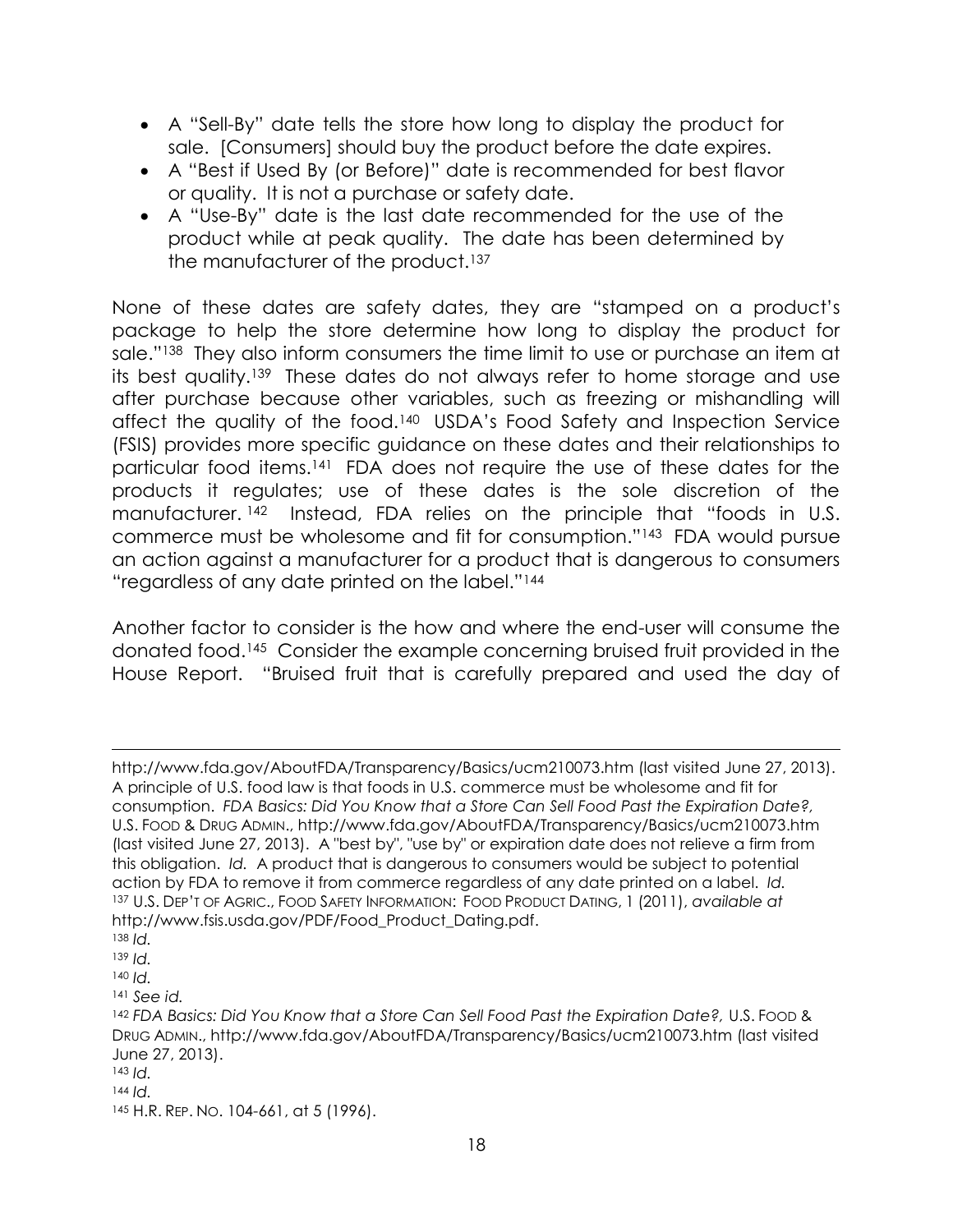donation at a soup kitchen is very different from produce put into take-home bags at the food pantry and consumed later by patrons."<sup>146</sup>

Although it does not exempt donors from liability from gross negligence or intentional misconduct, the Act does not create any new liability. Indeed, the statute specifically states that it "shall not be construed to create any liability."<sup>147</sup>

#### *Covered Activities*

The Bill Emerson Act provides liability protection for activities such as donating, gleaning, receiving donations, and distributing donations. The terms "food recovery" and "gleaning" are used to describe certain activities that are performed to reduce food waste and to combat hunger through "the collection of wholesome food for distribution to the poor and hungry."148 Food recovery and gleaning are often used interchangeably, but under the Bill Emerson Act they are separate activities. Gleaning is a subset or type of food recovery.

USDA delineates four basic types of food recovery: field gleaning, perishable produce rescue or salvage, perishable and prepared food rescue, and nonperishable processed food collection.<sup>149</sup>

- **Field gleaning:** the collection of crops from farmers' fields that have already been mechanically harvested or on fields where it is not economically profitable to harvest. This term can also be used to describe the donation of agricultural products that have already been harvested and are being stored at a farm or packing house.
- **Perishable produce rescue/salvage:** the collection of perishable produce from wholesale and retail sources, including wholesale markets, supermarkets, and farmers' markets.
- **Perishable and prepared food rescue:** the collection of prepared foods from the food service industry, including restaurants, hospital, caterers, and cafeterias.
- **Nonperishable processed food collection:** the collection of processed foods, usually with long shelf lives, from sources such as manufacturers, supermarkets, distributors, grocery stores, and food drives.<sup>150</sup>

<sup>146</sup> *Id.*

<sup>147</sup> 42 U.S.C.A. § 1791(f) (West 2013).

<sup>148</sup> U.S. DEP'T OF AGRIC., A CITIZEN'S GUIDE TO FOOD RECOVERY 1 (1999).

<sup>149</sup> *Id.* (stating these are the most common).

<sup>150</sup> *Id.*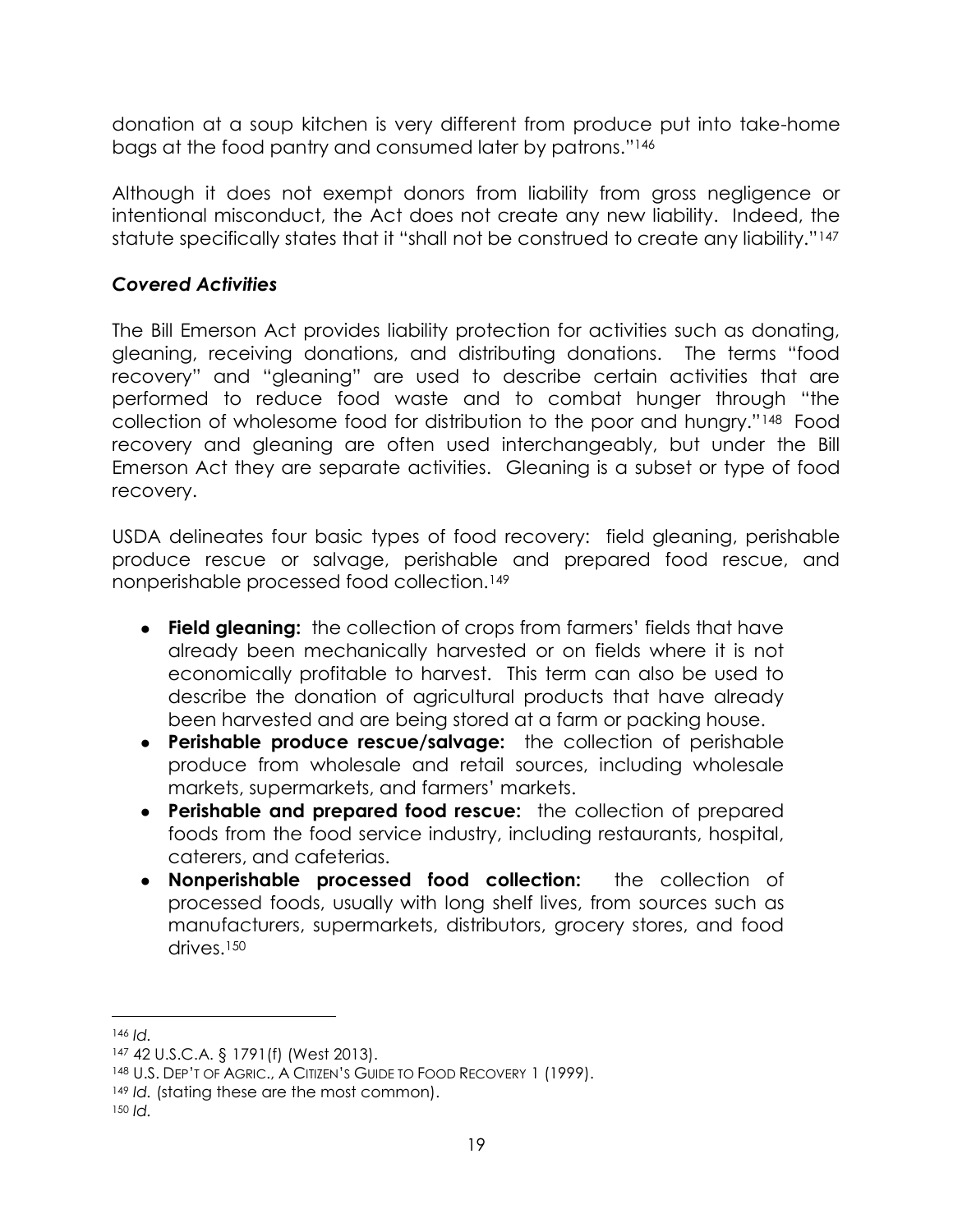Covered persons engaged in each of these four basic types of food recovery would be eligible for the liability protections offered by the Bill Emerson Act.

#### *Gleaning and Crop Insurance*

Although field gleaning is a covered activity, farmers must take a few simple steps to ensure that the gleaning activity does not adversely affect their crop insurance coverage. <sup>151</sup> While the Federal Crop Insurance Corporation (FCIC) encourages insurance providers to "allow gleaning in situations where a crop or portion of a crop may otherwise go unused or be destroyed,"<sup>152</sup> insured parties must follow a few rules to maintain coverage. First, producers that want to donate a damaged crop should contact their insurance agent first so that crop damage can be properly assessed before gleaning occurs.153 Second, FCIC only allows gleaning by an approved charitable organization.154 The charitable organization must be listed in USDA's handbook, *A Citizen's Guide to Food Recovery*. <sup>155</sup> If a farmer is dealing with an unlisted organization, he must first contact the USDA state coordinator listed in the handbook.156 Finally, insureds must not receive compensation from the gleaning organization.<sup>157</sup>

#### *Covered Parties*

The Act protects "persons," "gleaners,", and "nonprofit organizations." The Act provides a very broad definition for "person." This definition includes an:

- 1. Individual;
- 2. Corporation;
- 3. Partnership;
- 4. Organization;
- 5. Association;
- 6. Governmental entity;
- 7. Retail grocer;
- 8. Wholesaler;
- 9. Hotel;
- 10.Motel;

<sup>151</sup> See generally U.S. Dep't of Agric., Risk Mgmt. Agency, 2009 Insurance Fact Sheet: GLEANING (2008) *available at* 

http://www.rfhresourceguide.org/Content/cmsDocuments/USDA\_RMA\_GleaningFactSheet.pdf. <sup>152</sup> *Id.*

<sup>153</sup> *See id.*

<sup>154</sup> *Id.*

<sup>155</sup> *Id.*

<sup>156</sup> *Id.*

<sup>157</sup> U.S. DEP'T OF AGRIC., RISK MGMT. AGENCY, 2009 INSURANCE FACT SHEET: GLEANING (2008) *available at*  http://www.rfhresourceguide.org/Content/cmsDocuments/USDA\_RMA\_GleaningFactSheet.pdf.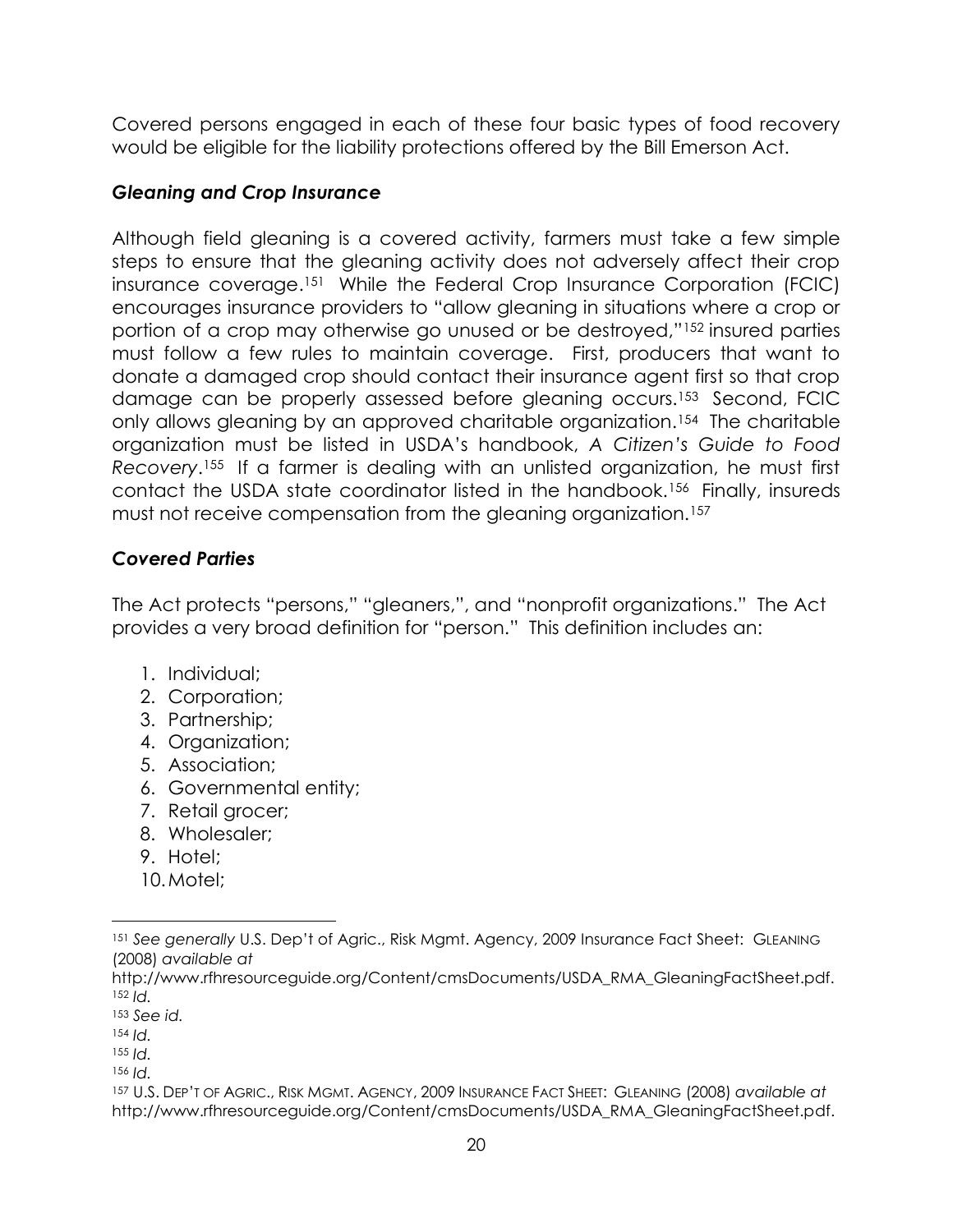11.Manufacturer; 12.Restaurant; 13.Caterer; 14.Farmer; 15.Nonprofit food distributor; or, 16. Hospital.<sup>158</sup>

In the case of listed entities (2) through (6) above, the term "person" also "includes an officer, director, partner, deacon, trustee, council member, or other elected or appointed individual responsible for the governance of the entity."159 This list of potential "persons" does not appear to be exhaustive because the statute uses the term "includes" twice when listing these entities.<sup>160</sup>

A "gleaner" is a person that harvests an agricultural crop that has been donated by the owner for either free distribution to the needy directly or to a nonprofit organization for ultimate distribution to the needy.<sup>161</sup>

A "nonprofit organization" can be either an incorporated or unincorporated entity that "operat[es] for religious, charitable, or educational purposes; and does not provide net earnings to, or operate in any other manner that inures to the benefit of, any officer, employee, or shareholder of the entity."<sup>162</sup>

Nonprofits are involved in all types of food recovery efforts as well as many different covered activities. However, distributing donations is the activity that presents the greatest risk to most nonprofit organizations. The Model Good Samaritan Act did not protect nonprofit organizations in most of their activities, to include food distribution. <sup>163</sup> Congress recognized this deficiency and amended the Model Act to include protection for nonprofit organizations when they enacted the Bill Emerson Act.<sup>164</sup> Now, nonprofits are protected when they distribute donations and when they perform other covered activities. <sup>165</sup> However, acts or omissions that constitute gross negligence or intentional misconduct are not.

<sup>158</sup> 42 U.S.C.A. § 1791(b)(10) (West 2013).

<sup>159</sup> *Id.* at § 1791(b)(10).

<sup>160</sup> *See id.*

<sup>161</sup> *Id.* at § 1791(b)(5).

<sup>162</sup> *Id.* at § 1791(b)(9).

<sup>163</sup> H.R. REP. NO. 104-661, at 4-5 (1996).

<sup>164</sup> *Id.* "It amends the current model Act to provide protection to nonprofit organizations which distribute donated food." *Id.* at 5. *See also* 143 CONG. REC. S9610-11 (daily ed. Aug. 2, 1996) (Leahy Amendment No. 5148).

<sup>165</sup> *See* 42 U.S.C.A. § 1791(c)(2) (West 2013). *See also* H.R. REP. NO. 104-661, at 4 (1996).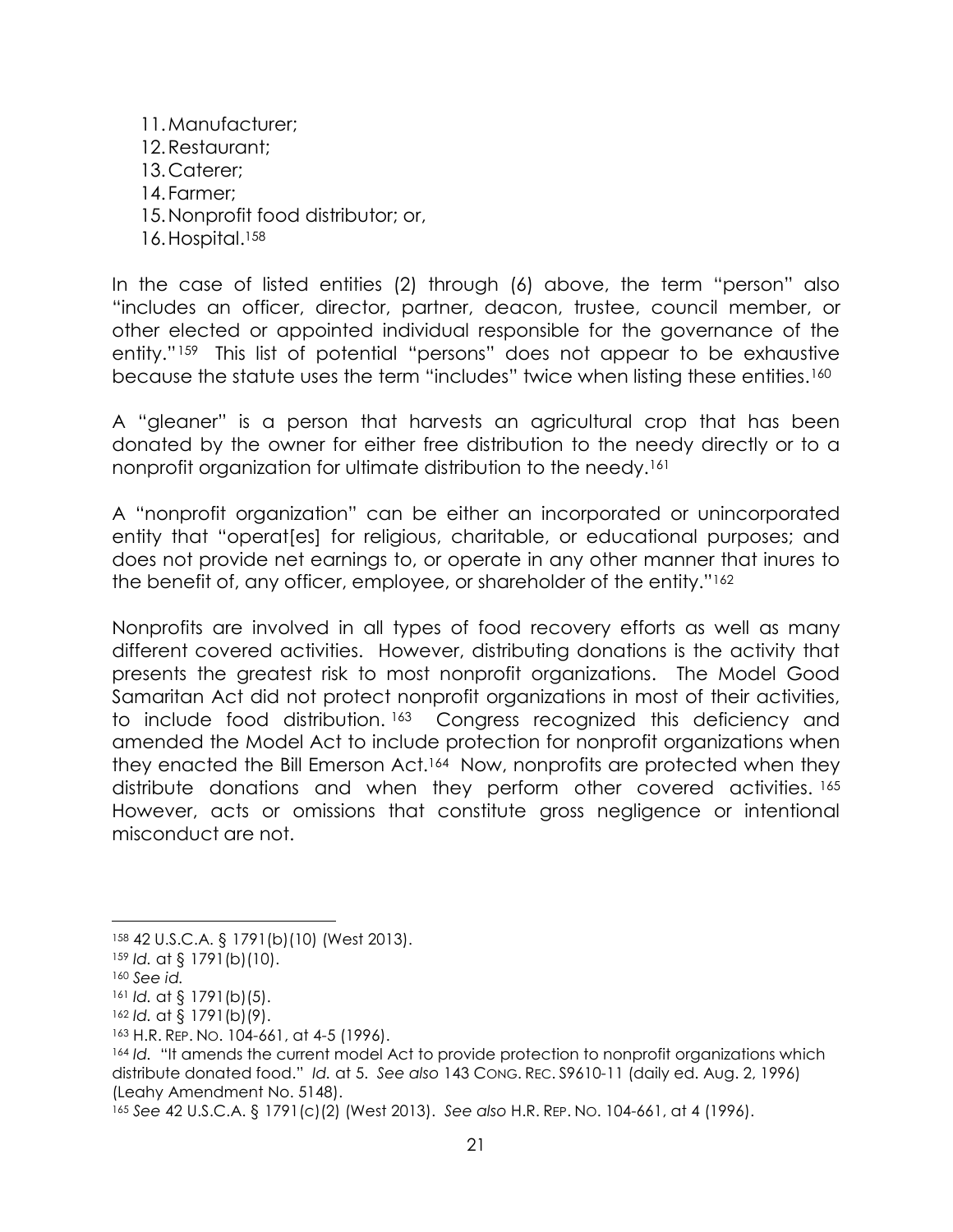#### *Covered Items*

The covered donated items include "apparently fit grocery products" and "apparently wholesome food." A "grocery product" includes "nonfood grocery products" such as:

- Disposable paper products;
- Disposable plastic products;
- Household cleaning products;
- Laundry detergent;
- Cleaning product; or,
- Miscellaneous household item.<sup>166</sup>

An "apparently fit grocery product" is a grocery product that meets all federal, state, and local laws and regulations for quality and labeling<sup>167</sup> "even though the product may not be readily marketable due to appearance, age, freshness, grade, size, surplus, or other conditions."<sup>168</sup> These federal, state, and local requirements are generally no different from those that are required for retail sale.

The Act defines "apparently wholesome food" as food that meets all federal, state, and local laws and regulations concerning quality and labeling standards "even though the food may not be readily marketable due to appearance, age, freshness, grade, size, surplus, or other conditions." <sup>169</sup> The definition of "food" is quite broad because it includes "any raw, cooked, processed, or prepared edible substance, ice, beverage, or ingredient used or intended for use in whole or in part for human consumption."170 Simply stated, if the product is supposed to eaten, it is covered.

As an example, a dented can of green beans being considered for potential donation would need to be checked to ensure that its label and container are still intact before it could be donated. Nevertheless, coverage may be extended to some items that do not initially meet the requirements, provided

<sup>166</sup> 42 U.S.C.A. § 1791(b)(6) (West 2013).

<sup>167</sup> Two main federal agencies, along with their several subagencies, are responsible for food safety and labeling. USDA is responsible for meat, poultry, and some egg products while FDA is responsible for everything else. *See Selected Federal Agencies with a Role in Food Safety*, FOODSAFETY.GOV, http://www.foodsafety.gov/about/federal (last visited June 27, 2013). <sup>168</sup> 42 U.S.C.A. § 1791 (b)(1). "Often, food donations are made by grocery stores, food wholesalers, caterers, and the like, when the food has fallen below the donator's quality or appearance standards but the food is still wholesome." H.R. REP. NO. 104-661, at 4 (1996). <sup>169</sup> 42 U.S.C.A. § 1791(b)(2) (West 2013). <sup>170</sup> *Id.* at § 1791(b)(4).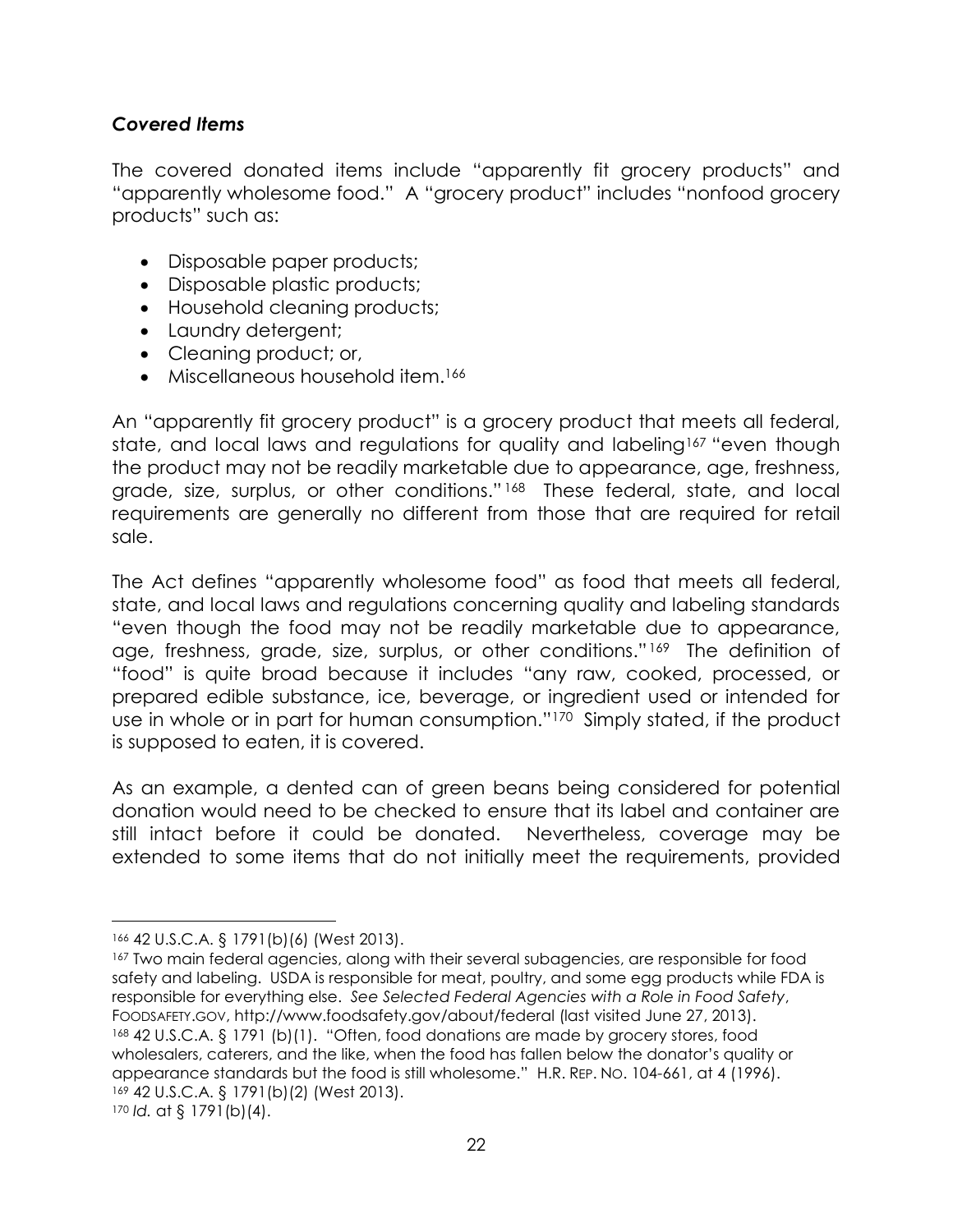that the items can be reconditioned as discussed in the *Partial Compliance* section below.

#### *Proper Donation*

In order for the Bill Emerson Act protections to apply, the items must be "donated" in "good faith."<sup>171</sup> The Act defines "donate" as "giv[ing] without requiring anything of monetary value from the recipient." <sup>172</sup> However, the definition of "donate" allows a donor nonprofit organization to charge a donee nonprofit organization a nominal fee as long as the ultimate user or recipient is not charged.<sup>173</sup>

The Bill Emerson Act does not define "good faith." <sup>174</sup> *Black's Law Dictionary* defines "good faith" as "[a] state of mind consisting in:

- 1. Honesty in belief or purpose;
- 2. Faithfulness to one's duty or obligation;
- 3. Observance of reasonable commercial standards of fair dealing in a given trade or business; or,
- 4. Absence of intent to defraud or to seek unconscionable advantage.<sup>175</sup>

The Restatement (Second) of Contracts provides a similar definition, citing the Uniform Commercial Code:

- 1. Honesty in fact in the conduct or transaction concerned; or,<sup>176</sup>
- 2. Honesty in fact and the observance of reasonable commercial standards of fair dealing in the trade.<sup>177</sup>

"Good faith" is used in many different contexts and its exact meaning will vary with the context in which it is used.<sup>178</sup> "Good faith" is often defined by excluding acts of "bad faith," which are those that "violate community standards of decency, fairness or reasonableness."<sup>179</sup>

<sup>173</sup> *Id.*

<sup>171</sup> *Id.* at § 1791(c).

<sup>172</sup> *Id.* at § 1791(b)(3).

<sup>174</sup> *See* 42 U.S.C.A. § 1791 (West 2013).

<sup>175</sup> BLACK'S LAW DICTIONARY 762 (9th ed. 2009).

<sup>176</sup> RESTATEMENT (SECOND) OF CONTRACTS § 205(a) (1981) (citing U.C.C. § 1-201(19)).

<sup>177</sup> *Id.* (citing U.C.C. § 1-103(b)).

<sup>178</sup> *Id*.

<sup>179</sup> *Id.* (citing U.C.C. § 1-201(19)).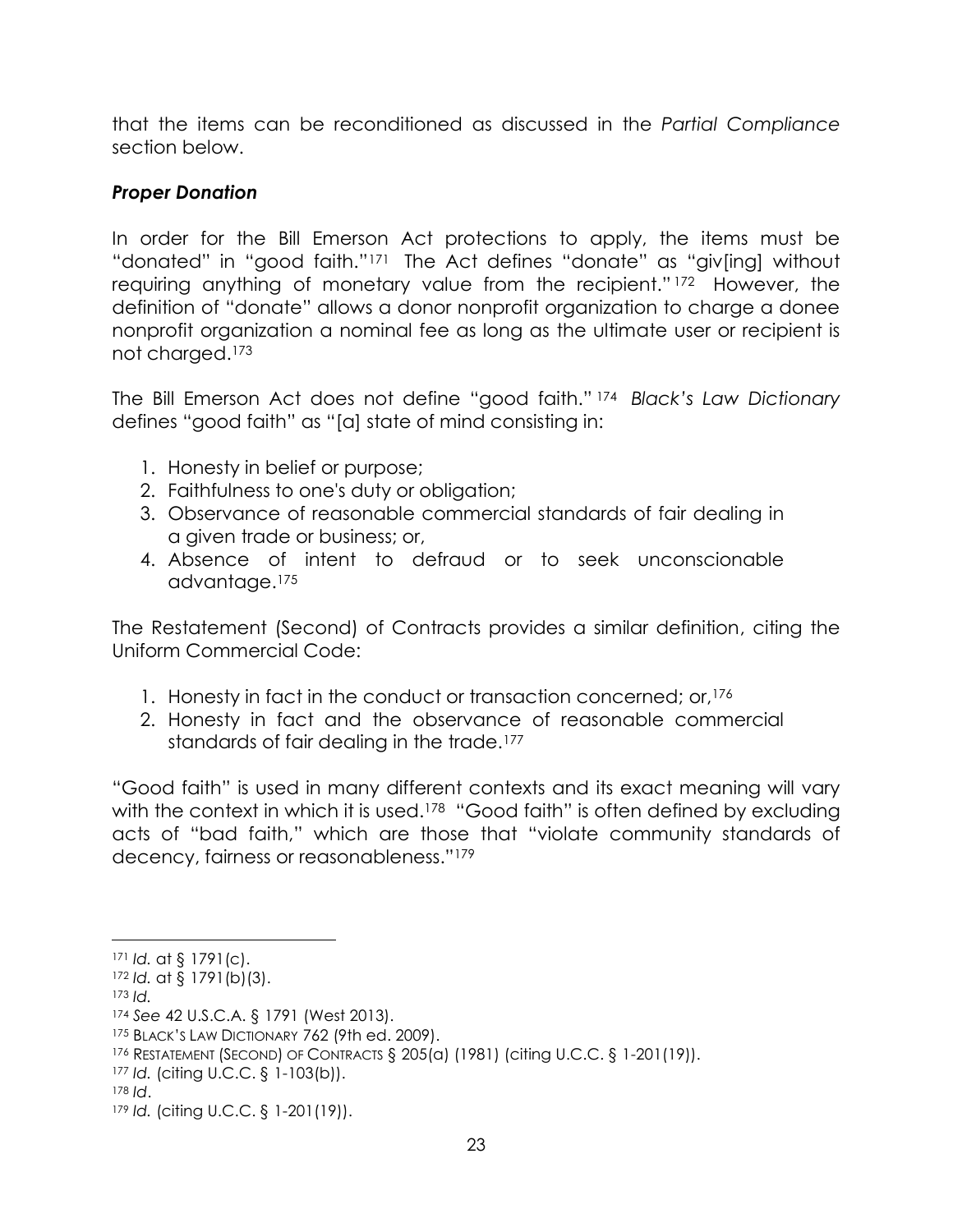#### *Protection from Premises Liability*

In addition to addressing concerns about food-related liability, the Bill Emerson Act removes most of the risk associated with premises liability that is associated with the collection of donations on the donor's property.<sup>180</sup> But to be absolved of civil and criminal premises-related liability, certain conditions must be met:

- 1. The property where gleaning or donation collecting occurs must be owned or occupied by a "person;"
- 2. The "person" must permit the gleaners or representatives of a nonprofit (paid or unpaid) to enter his property;
- 3. For the purpose of collecting the donations; and,
- 4. The collected donations must ultimately be distributed to needy individuals<sup>181</sup>

However, the "person" remains liable for the death or injury of a collector or gleaner if such death or injury "result[ed] from an act or omission of the person constituting gross negligence or intentional misconduct."<sup>182</sup>

#### *Partial Compliance*

The Bill Emerson Act extends the civil and criminal liability protection to products that may not meet all "quality and labeling standards imposed by Federal, State, and local laws and regulations" <sup>183</sup> as long as the Act's procedures for reconditioning are followed. <sup>184</sup> To extend the protection to nonconforming items, donors and nonprofits must follow three steps: 185

- 1. The donor must inform the nonprofit of the nonconforming nature of the item;
- 2. The nonprofit must agree to recondition the item so that it will be compliant; and,
- 3. The nonprofit must know the standards for reconditioning the item.<sup>186</sup>

<sup>184</sup> *Id.*

l 180 "First, Section 402(d) provides that a person who allows the collection or gleaning of donations on property he or she owns will not be liable for the injury or death of the gleaner, except in cases of gross negligence or intentional misconduct." *Good Samaritan Food Donation Act: Hearing on H.R. 2428 Before the Subcomm. on Postsecondary Educ., Training, and Lifelong Learning of the H. Comm. Educ. and Econ. Opportunities*, 104th Cong. (1996) (statement of Henry Cohen, legislative attorney, Cong. Research Serv.).

<sup>181</sup> 42 U.S.C.A. § 1791(d) (West 2013).

<sup>182</sup> *Id.*

<sup>183</sup> *Id.* at § 1791(e).

<sup>185</sup> "Items" include both food and grocery products. *See id.*

<sup>186</sup> *Id.*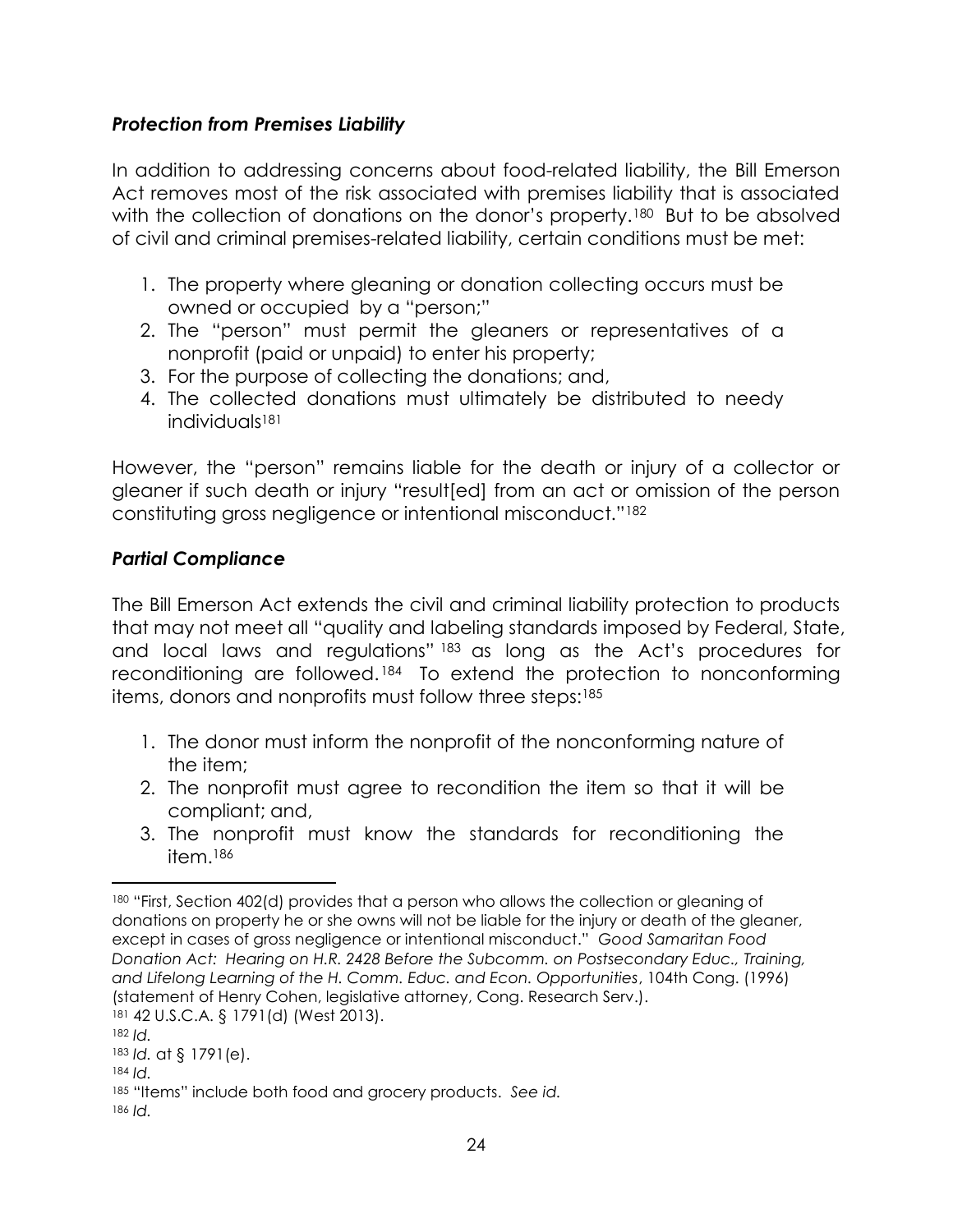FDA, in conjunction with the Association of Food and Drug Officials (AFDO), developed the Model Consumer Commodity Salvage Code to provide guidance to organizations that recondition food. <sup>187</sup> This Model Code is designed to help state and local governments, as well as those involved in food reclamation, ensure that food salvage and reconditioning are conducted in a manner that protects public health.<sup>188</sup> Before an organization makes a final determination on whether an item is suitable for donation, they should contact an organization that has expertise in food reclamation, such as Feeding America, 189 to help determine if their items may be reconditioned and subsequently distributed to the needy.

#### *Health Regulations*

The Bill Emerson Act does not waive state and local health regulations. In fact, the Act expressly states that "[n]othing in this act shall be construed to supercede State or local Health regulations." 190 This means that donors, gleaners, and nonprofit organizations *must* still comply with *all* state and local health regulations.<sup>191</sup> This requirement was not part of the Model Act, but was part of an amendment in response to the amendment that provided liability protection to nonprofit organizations.192 Senator Kennedy, the author of the amendment, believed that this amendment was necessary because "[i]f we diminish the protections afforded by the tort laws, it is vital for the health and safety of those who consume donated food that regulatory protections remain in place."193 Thus, the Bill Emerson Act strikes a balance between facilitating donation and ensuring food safety by removing the specter of liability for ordinary negligence while requiring compliance with state and local health regulations. Failure to follow state or local health regulations may constitute gross negligence or intentional misconduct and thus fall outside the protection of the Bill Emerson Act.

<sup>187</sup> *Food Safety*, FEEDING AMERICA, http://qa.feedingamerica.org/get-involved/corporateopportunities/become-a-partner/become-a-product-partner/food-safety.aspx (last visited June 27, 2013). The Model Salvage Code can be found at *Model Consumer Commodity Salvage Code*, ASS'N OF FOOD AND DRUG OFFICIALS, http://www.afdo.org/Default.aspx?pageId=1280262 (last visited June 27, 2013).

<sup>188</sup> *See Model Consumer Commodity Salvage Code*, ASS'N OF FOOD AND DRUG OFFICIALS,

http://www.afdo.org/Default.aspx?pageId=1280262 (last visited June 27, 2013).

<sup>189</sup> FEEDING AMERICA, http://qa.feedingamerica.org/ (last visited June 27, 2013).

<sup>190</sup> 42 U.S.C.A. § 1791(f) (West 2013).

<sup>191</sup> *Id.*

<sup>192</sup> 143 CONG. REC. S9532-33 (daily ed. Aug. 2, 1996) (statement of Sen. Kennedy). <sup>193</sup> *Id.*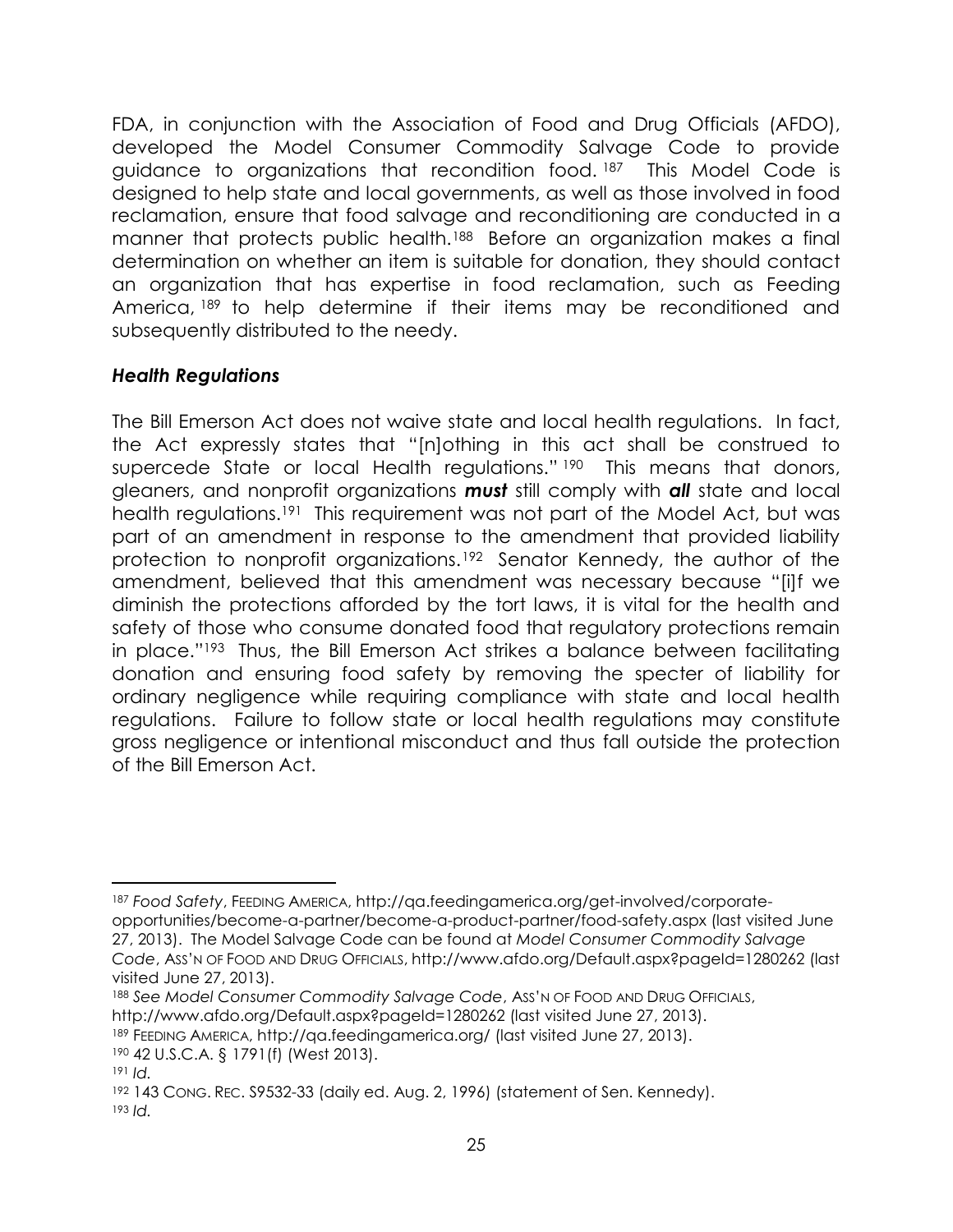#### **Conclusion**

Food waste and hunger are very real and difficult-to-reconcile problems in the United States. Food recovery, through food donations from businesses, can reduce the impact of both problems. Although risk is inherent to operating in the food industry, those participating in food recovery programs have their risks greatly reduced for the qualified donations they make. The Bill Emerson Good Samaritan Food Donation Act removes the risk of liability associated with food and grocery item donation and makes food donation a viable and beneficial business practice.

Attorneys should make their food industry and agricultural clients aware of the Bill Emerson Act and help them realize the benefits of recovery by developing food recovery plans.

#### **Disclaimer**

Nothing in this document should be construed as legal advice. Anyone interested in participating in food recovery should seek legal counsel to advise them concerning their particular situation.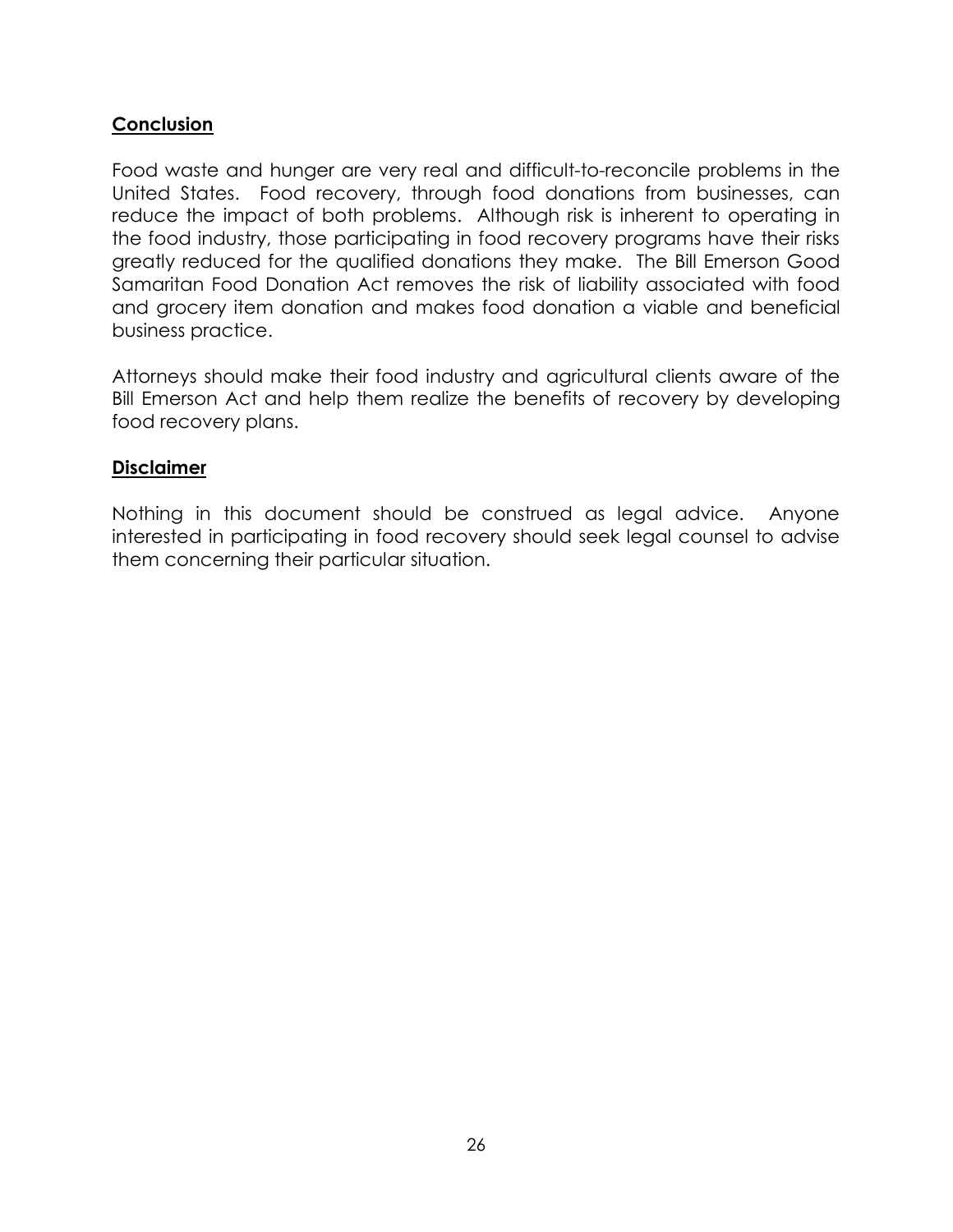### **APPENDIX A – The Bill Emerson Good Samaritan Food Donation Act**

Effective: October 1, 1996

#### 42 U.S.C.A. § 1791 (West 2013)

#### Bill Emerson Good Samaritan Food Donation Act<sup>194</sup>

#### (a) Short title

This section may be cited as the "Bill Emerson Good Samaritan Food Donation Act".

(b) Definitions

As used in this section:

#### (1) Apparently fit grocery product

The term "apparently fit grocery product" means a grocery product that meets all quality and labeling standards imposed by Federal, State, and local laws and regulations even though the product may not be readily marketable due to appearance, age, freshness, grade, size, surplus, or other conditions.

(2) Apparently wholesome food

The term "apparently wholesome food" means food that meets all quality and labeling standards imposed by Federal, State, and local laws and regulations even though the food may not be readily marketable due to appearance, age, freshness, grade, size, surplus, or other conditions.

(3) Donate

The term "donate" means to give without requiring anything of monetary value from the recipient, except that the term shall include giving by a nonprofit organization to another nonprofit organization, notwithstanding that the donor organization has charged a nominal fee to the donee organization, if the ultimate recipient or user is not required to give anything of monetary value.

<sup>194</sup> From Westlaw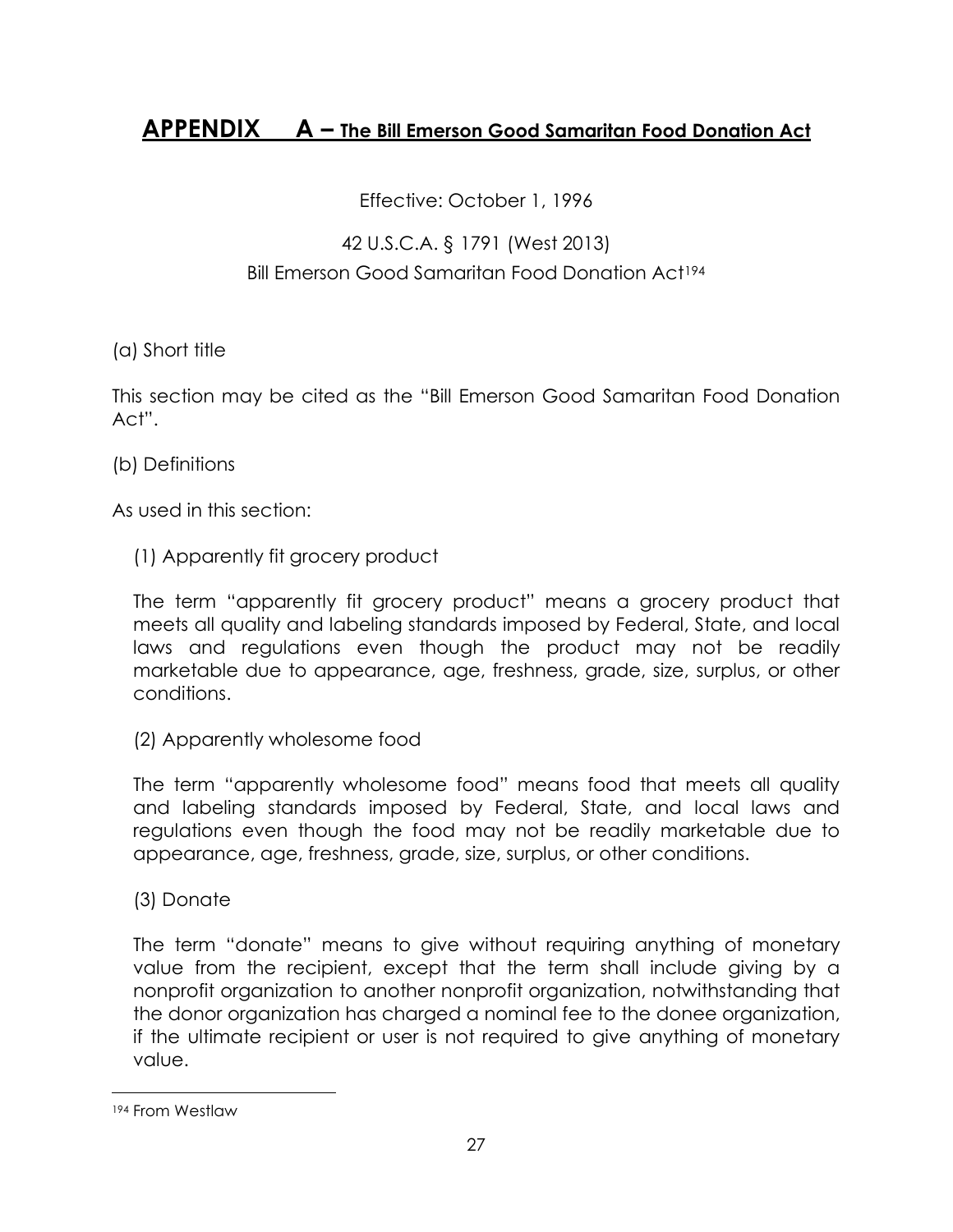#### (4) Food

The term "food" means any raw, cooked, processed, or prepared edible substance, ice, beverage, or ingredient used or intended for use in whole or in part for human consumption.

#### (5) Gleaner

The term "gleaner" means a person who harvests for free distribution to the needy, or for donation to a nonprofit organization for ultimate distribution to the needy, an agricultural crop that has been donated by the owner.

(6) Grocery product

The term "grocery product" means a nonfood grocery product, including a disposable paper or plastic product, household cleaning product, laundry detergent, cleaning product, or miscellaneous household item.

(7) Gross negligence

The term "gross negligence" means voluntary and conscious conduct (including a failure to act) by a person who, at the time of the conduct, knew that the conduct was likely to be harmful to the health or well-being of another person.

(8) Intentional misconduct

The term "intentional misconduct" means conduct by a person with knowledge (at the time of the conduct) that the conduct is harmful to the health or well-being of another person.

(9) Nonprofit organization

The term "nonprofit organization" means an incorporated or unincorporated entity that--

- (A) is operating for religious, charitable, or educational purposes; and
- (B) does not provide net earnings to, or operate in any other manner that inures to the benefit of, any officer, employee, or shareholder of the entity.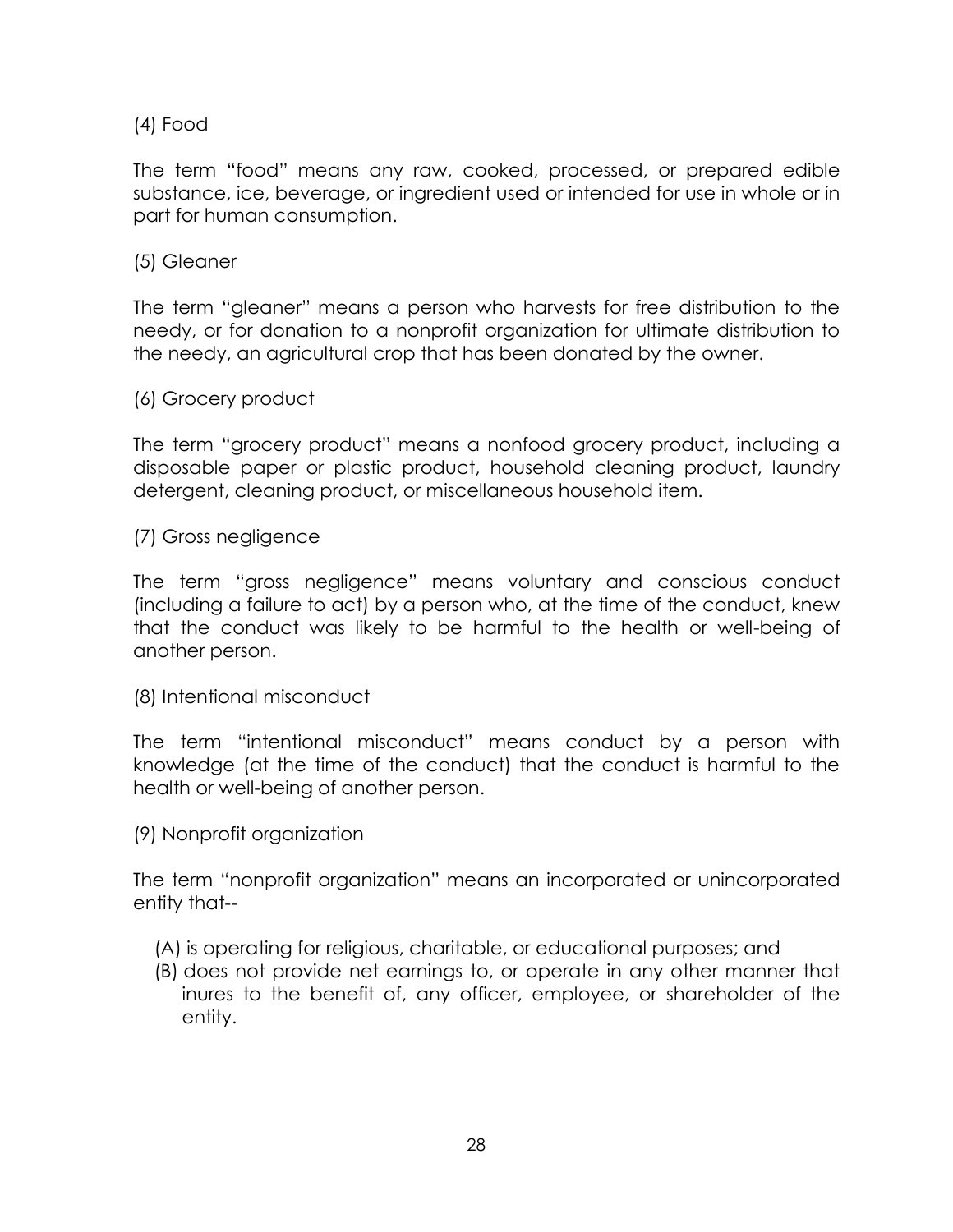(10) Person

The term "person" means an individual, corporation, partnership, organization, association, or governmental entity, including a retail grocer, wholesaler, hotel, motel, manufacturer, restaurant, caterer, farmer, and nonprofit food distributor or hospital. In the case of a corporation, partnership, organization, association, or governmental entity, the term includes an officer, director, partner, deacon, trustee, council member, or other elected or appointed individual responsible for the governance of the entity.

(c) Liability for damages from donated food and grocery products

(1) Liability of person or gleaner

A person or gleaner shall not be subject to civil or criminal liability arising from the nature, age, packaging, or condition of apparently wholesome food or an apparently fit grocery product that the person or gleaner donates in good faith to a nonprofit organization for ultimate distribution to needy individuals.

(2) Liability of nonprofit organization

A nonprofit organization shall not be subject to civil or criminal liability arising from the nature, age, packaging, or condition of apparently wholesome food or an apparently fit grocery product that the nonprofit organization received as a donation in good faith from a person or gleaner for ultimate distribution to needy individuals.

(3) Exception

Paragraphs (1) and (2) shall not apply to an injury to or death of an ultimate user or recipient of the food or grocery product that results from an act or omission of the person, gleaner, or nonprofit organization, as applicable, constituting gross negligence or intentional misconduct.

(d) Collection or gleaning of donations

A person who allows the collection or gleaning of donations on property owned or occupied by the person by gleaners, or paid or unpaid representatives of a nonprofit organization, for ultimate distribution to needy individuals shall not be subject to civil or criminal liability that arises due to the injury or death of the gleaner or representative, except that this paragraph shall not apply to an injury or death that results from an act or omission of the person constituting gross negligence or intentional misconduct.